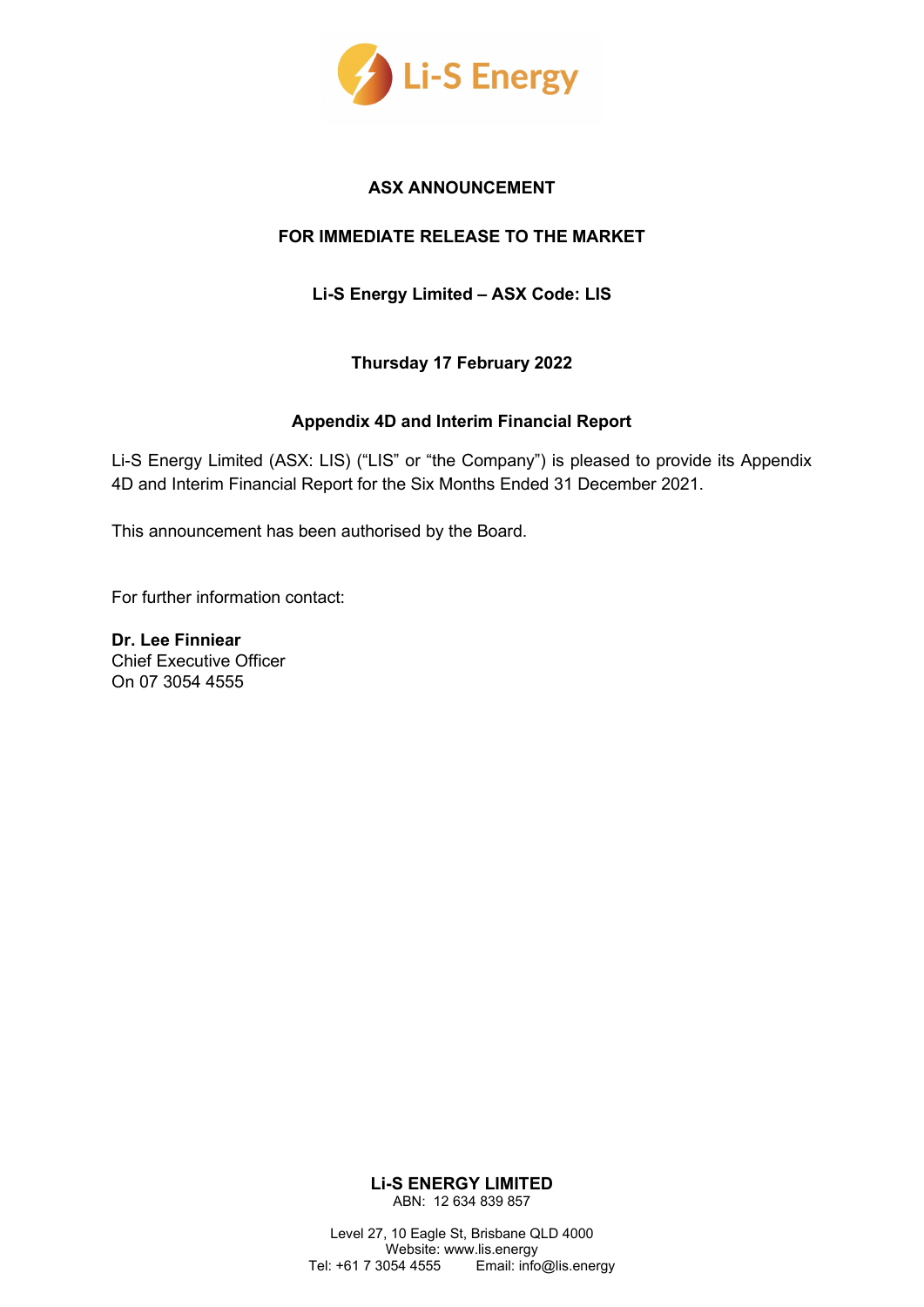

# **LI-S ENERGY LIMITED**

# **APPENDIX 4D AND INTERIM FINANCIAL REPORT FOR THE SIX MONTHS ENDED 31 DECEMBER 2021**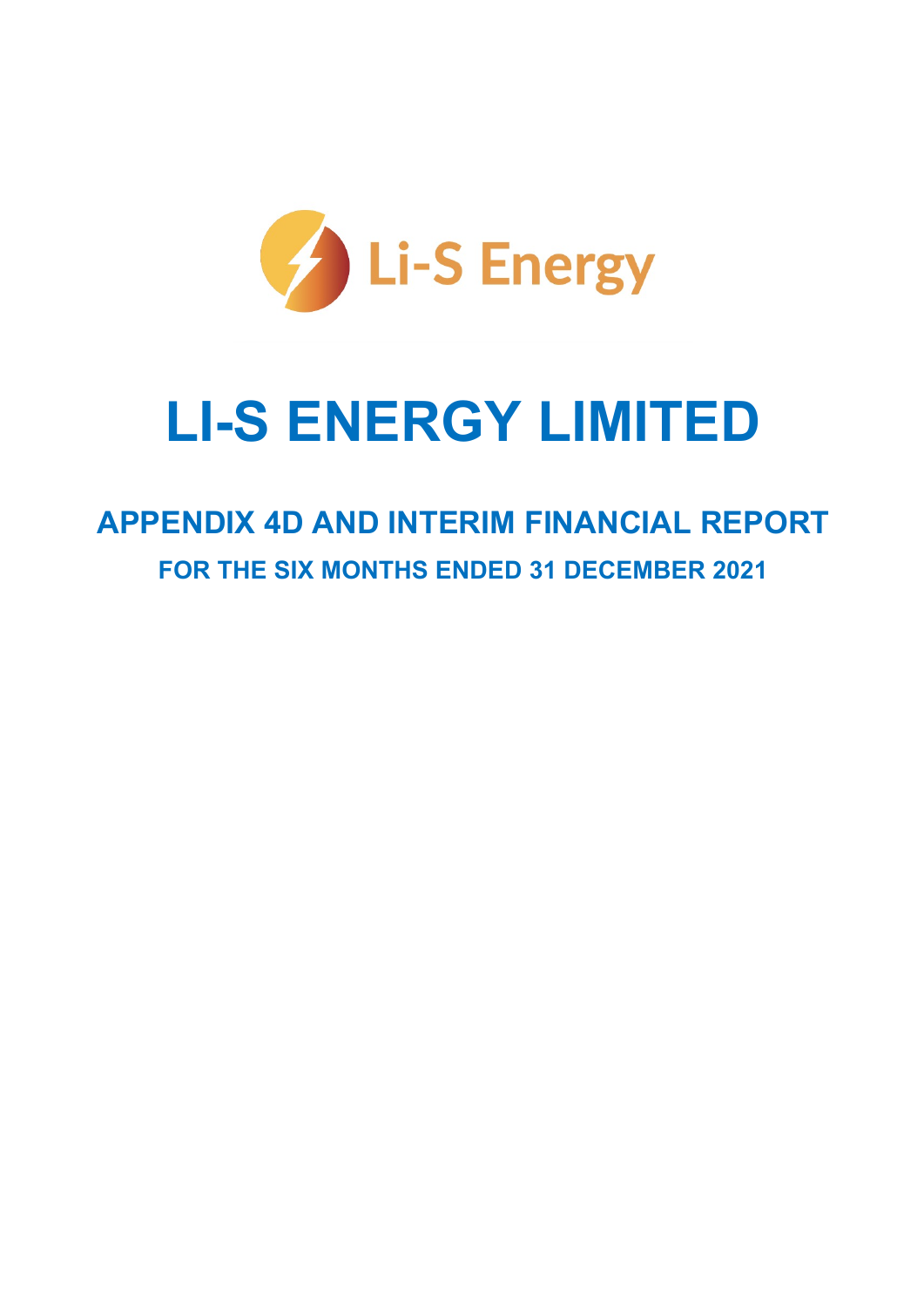# **CONTENTS TO FINANCIAL REPORT**

| APPENDIX 4D                                                        | 3  |
|--------------------------------------------------------------------|----|
| <b>DIRECTORS' REPORT</b>                                           | 4  |
| AUDITOR'S INDEPENDENCE DECLARATION                                 | 10 |
| INTERIM STATEMENT OF PROFIT OR LOSS AND OTHER COMPREHENSIVE INCOME | 11 |
| INTERIM STATEMENT OF FINANCIAL POSITION                            | 12 |
| <b>INTERIM STATEMENT OF CASH FLOWS</b>                             | 13 |
| <b>INTERIM STATEMENT OF CHANGES IN EQUITY</b>                      | 14 |
| NOTES TO THE INTERIM FINANCIAL STATEMENTS                          | 15 |
| DIRECTORS' DECLARATION                                             | 28 |
| <b>INDEPENDENT AUDITOR'S REPORT</b>                                | 29 |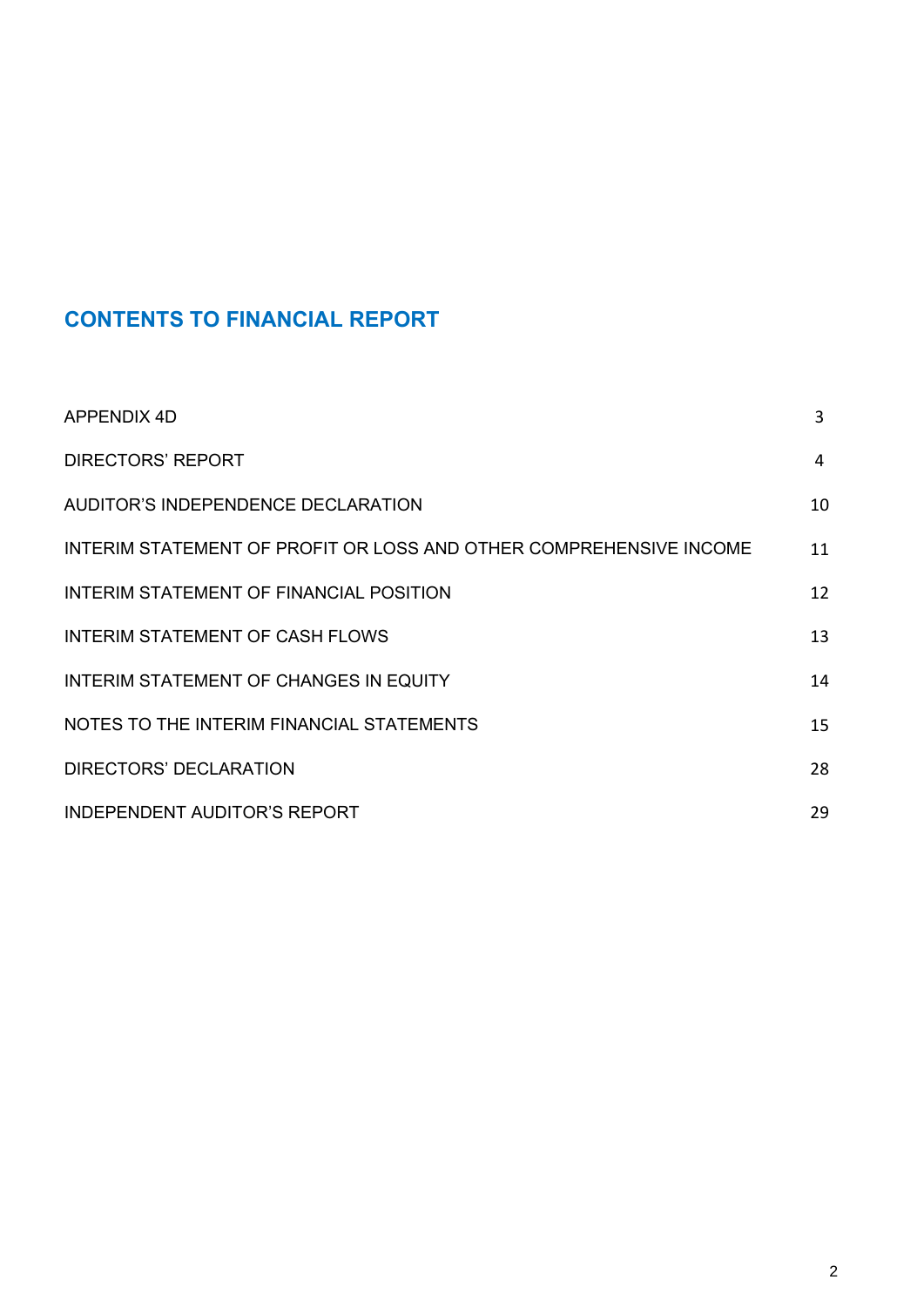# **APPENDIX 4D**

#### **Highlights of results for announcement to the market**

This information should be read in conjunction with the interim financial statements for the six months ended 31 December 2021.

#### **Results for announcement to the market**

| Comparison to previous corresponding           | 31 December<br>2021 | 31 December<br>2020 | Change      | Change |
|------------------------------------------------|---------------------|---------------------|-------------|--------|
| period                                         | \$                  |                     | \$          | %      |
| Total revenues                                 | ۰                   |                     |             | N/A    |
| Profit / (loss)                                | (4,341,344)         | (423, 999)          | (3,917,345) | (924)  |
| Profit / (loss) after tax                      | (3,293,702)         | (423,999)           | (2,869,703) | (679)  |
| Earnings / (loss) per share – cents<br>(basic) | (0.53)              | (0.08)              | (0.45)      | (563)  |
| Net tangible assets per share $-$ cents $1$    | 7.88                | 0.70                | 7.18        | 1,026  |

<sup>1</sup> The net tangible asset backing includes the right-of-use assets as per AASB 16

The Board has resolved not to issue an interim dividend.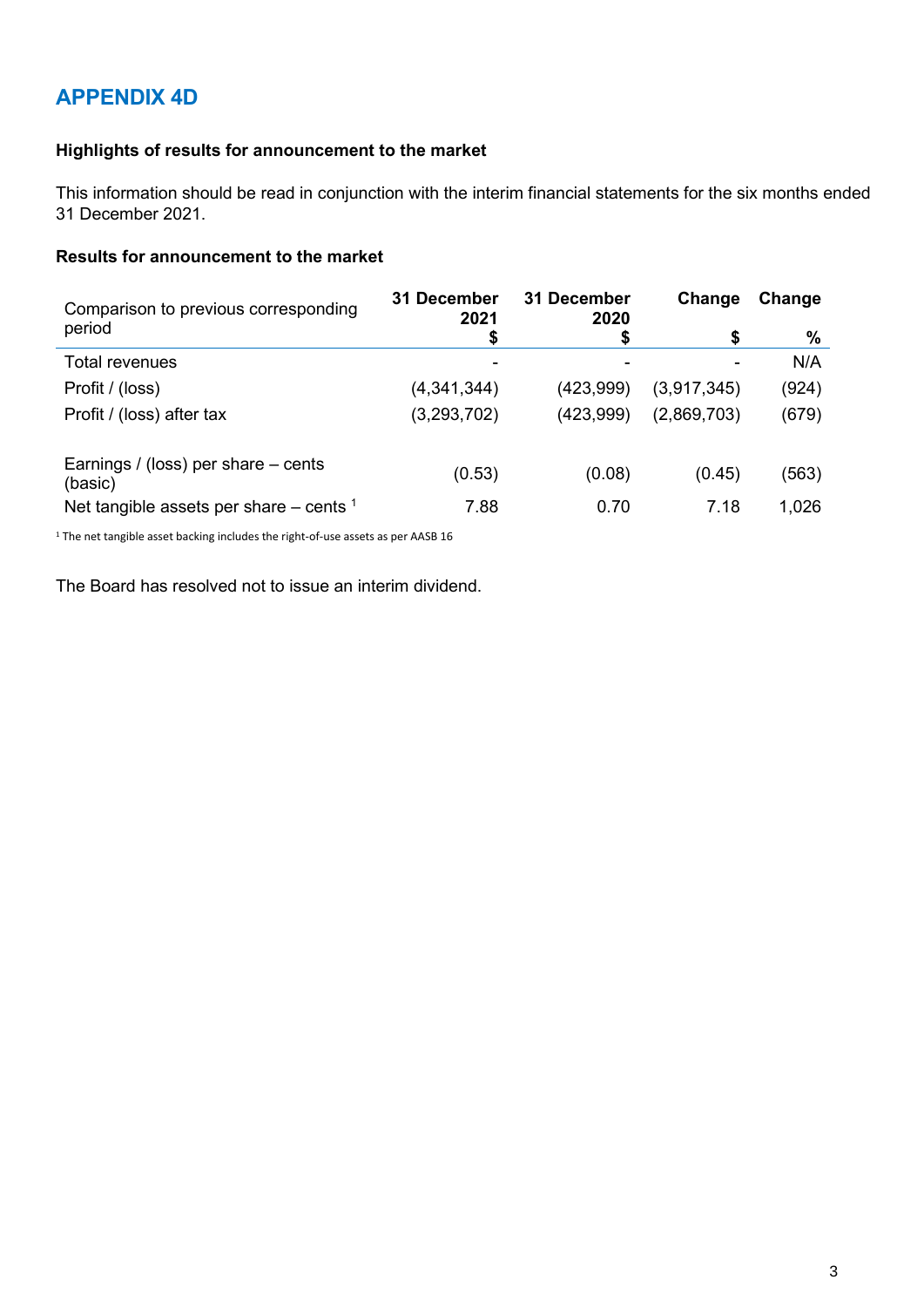### **DIRECTORS' REPORT**

For the six months ended 31 December 2021

Your Directors submit their report for the six months ended 31 December 2021.

#### **DIRECTORS**

The names of the Company's Directors in office during the six months ended 31 December 2021 and until the date of this report are set out below. Directors who were in office for this period unless otherwise stated.

| <b>Ben Spincer</b> | Non-Executive Director and Chairman |
|--------------------|-------------------------------------|
| Robin Levison      | Non-Executive Director              |
| Anthony McDonald   | Non-Executive Director              |
| <b>Hedy Cray</b>   | Non-Executive Director              |

#### **PRINCIPAL ACTIVITIES**

The principal activity of Li-S Energy is to develop and commercialise a new type of battery and related products based on Lithium Sulphur (Li-S) and using boron nitride nanotubes (BNNT) as both an integrated protective insulation layer and a protective component in lithium anodes which will allow faster charging rates and increased battery cycle life. The Company also intends to capitalise on initial test results showing its Li-Nanomesh mitigates dendrite formation on Lithium anodes, in particular to extend the cycle life and enhance the commercial potential of Lithium Metal batteries.

#### **REVIEW OF OPERATIONS**

#### *Initial Public Offering (IPO)*

Li-S Energy completed its IPO with a \$34 million capital raise and listed on the Australian Securities Exchange (ASX Code: "LIS") on 28 September 2021. The IPO was oversubscribed and well supported by retail and recognised institutional investors.

#### *Research and Development Program*

As noted in the Chairman's report for 30 June 2021, the Li-S Energy research and development program is designed to provide a path to deliver Li-S Energy batteries, materials and intellectual property to market. An update on the four primary goals for 2022 and beyond follows:

- 1. Further optimise Li-S Energy technology, both the performance of our Lithium Sulphur batteries and the broader opportunities afforded by Li-Nanomesh
	- Li-S Energy has developed, and owns the IP, for a unique Li-Nanomesh composite material. Li-S Energy has proven that the Li-Nanomesh nano-material composite can inhibit dendrite formation in symmetric lithium cells. A range of additional cells have been manufactured and are under test to prove the effectiveness of Li-Nanomesh in suppressing dendrite formation across a broad range of different operating scenarios, for potential use in the manufacture of extended life lithium metal (Limetal) batteries.
	- As noted in the Prospectus, we are expanding the research and development on the uses of Li-Nanomesh technology in other battery chemistries and currently testing on zinc and aluminium anodes to determine if Li-Nanomesh has a broader application than lithium anodes.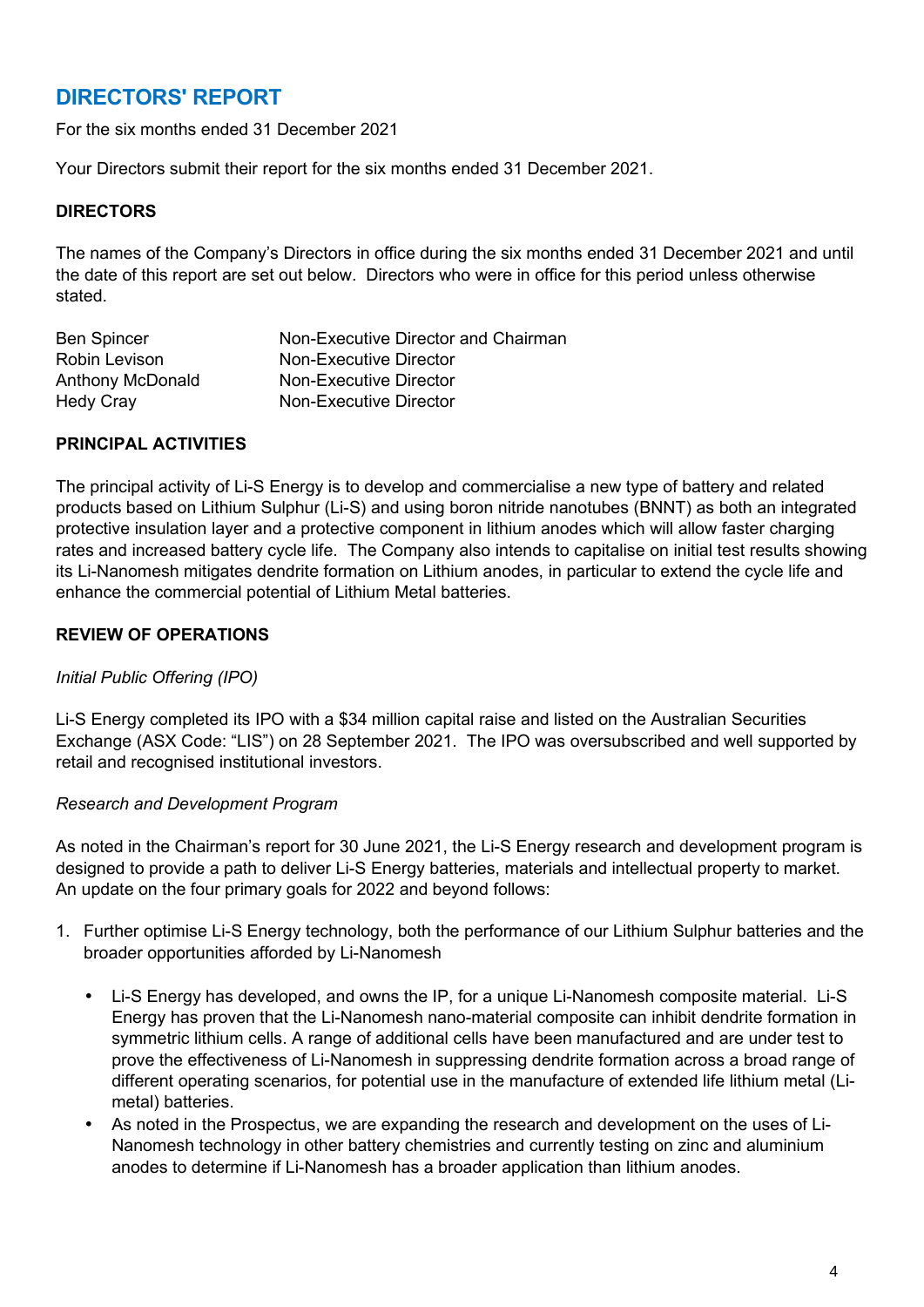- 2. Produce Li-S Energy Batteries in pouch, cylinder and flexible battery formats to address the needs of partners and prospective customers who manufacture drones, electric cars, electric trucks, other electric vehicles, and other applications where battery weight is important such as the space sector.
	- Our single layer lithium sulphur pouch cells with BNNT showed a performance increase to more than 1,100 charge/discharge cycles in testing, more than 10 times the cycle life of typical lithium sulphur cells, while retaining greater than 60% of initial capacity.
	- We are developing multi-layer pouch cells in different configurations, with and without BNNT and Li-Nanomesh to test the performance of BNNT additives in multi-layer cells that are more typical of commercial cell construction. The first batch of 4 layer and 10 layer pouch cells have been built and are being tested.
- 3. Build a small scale commercial production facility, manufacture batteries and prove their benefits in commercial products with commercial partners
	- We are constructing battery optimisation and testing laboratories in Geelong, Victoria which are expected to be operational by March 2022. The facility includes two new automated cathode coating machines that will enable our team to rapidly scale up test cell production and deliver cells suitable for testing by collaboration partners.
	- We are using the intelligence and scientific results gained from our facility development in Geelong to design a small scale commercial production facility to further scale and automate the production of high quality Li-S cells to produce batteries for larger scale product Original Equipment Manufacturers (OEM) trials, and to gather production process data for battery manufacturers. The proposed facility is planned to include state-of-the-art cathode coaters, automated anode production equipment and pouch cell production, with the infrastructure including dry rooms, clean rooms, laboratories and offices.
- 4. Develop intellectual property on how existing lithium-ion battery manufacturing plants can be adapted to produce Li-S Energy Batteries

Developing the Resource Team

- Dr Steve Rowlands was appointed as the Chief Technology Officer prior to our IPO and brings more than 8 years in charge of a large UK team of lithium-sulphur battery developers, including responsibility for development of an Li-S pilot production plant;
- We are currently recruiting two senior management roles; and
- Our Deakin University team has grown to 12 highly skilled scientists and technicians.

Developing Intellectual Property Protection

• The Company extended its intellectual property portfolio with a number of important "method of manufacture" developments in the use of nanomaterials which we are currently preparing for patent protection.

#### *Commercialisation Partners*

As noted in the Prospectus, Li-S Energy intended to collaborate with OEMs to prove the energy storage, technological and commercial benefits of Li-S Energy batteries in their real-world products. During this reporting period, Li-S Energy has announced the following two agreements with commercialisation partners: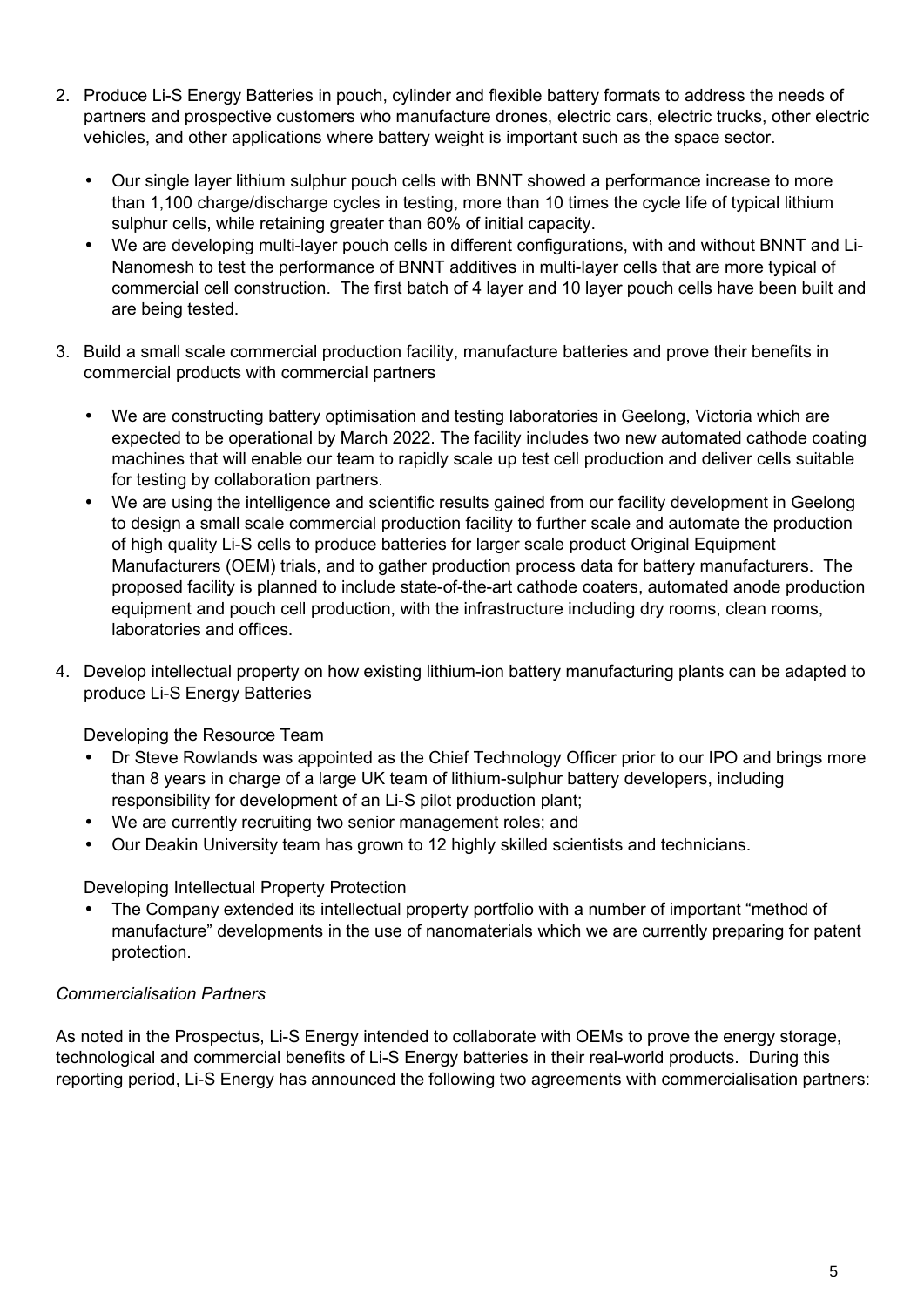#### **Boeing's Insitu Pacific**

The Insitu Pacific agreement is to integrate, test and eventually field Li-S Energy battery into Insitu Pacific's range of Uncrewed Aircraft Systems (UAS). The parties will work together to define and execute a program to manufacture and test batteries to the same size, weight and power constraints, utilising the same payload space and connectors. Li-S Energy and Insitu will then run a joint flight testing campaign at Insitu Pacific's test range in Queensland to prove the performance gains envisaged under this partnership. Should the advantages be realised, the UAS will be well positioned as a key contender for a number of global Small Tactical UAS opportunities with a range of Defence forces globally.

Insitu Pacific is a wholly owned subsidiary of Boeing, a global leader in aviation, aerospace and defence technology with government customers in more than 150 countries.

#### **Janus Electric**

The Janus Electric agreement is to develop and test Li-S Energy lithium sulphur and/or lithium metal battery cell technology incorporating BNNT and Li-Nanomesh, for use in Janus Electric exchangeable battery packs. The objectives is to increase vehicle range between battery exchanges and to reduce the total weight of each battery pack.

Janus Electric has developed a system to convert all diesel powered prime mover fleets to electric power and has developed a proprietary exchangeable battery system that negates the need for lengthy recharge times by allowing batteries to be swapped out of vehicles at designated change and charge stations in a matter of minutes. When used in conjunction with renewable energy, this would ultimately deliver a 'carbon zero' solution for electrifying Australia's road transport fleet.

Subject to successful testing and Li-S Energy being able deliver sufficient volume supply (and agreement of further commercial terms), Janus Electric intends to progressively phase out lithium-ion cells and purchase Li-S Energy cells to meet its projected requirements of 495,000 cells (total 247.5MWh) by the end of 2023, with additional demand growth expected in future years.

#### *Process to Environmental, Social and Governance (ESG)*

Li-S Energy takes its ESG responsibilities very seriously and intends to produce an annual sustainability report for this 2022 financial year.

ESG is a standing item on the Li-S Energy Board agenda and the company is currently putting the policies, controls and reporting systems in place to ensure a timely and relevant report can be prepared for shareholders and other stakeholders.

#### **FINANCIAL RESULTS**

Li-S Energy had a net loss after tax of \$3,293,702 (2020: \$423,999 net loss after tax). Major expenses incurred during the period were:

- IPO related expenses of \$2,382,161 include:
	- o Lead Manager's fees and expenses of \$1,639,731;
	- o ASX listing fees of \$171,366; and
	- o Professional fees of \$571,064.
- Insurance costs of \$432,072 and professional fees of \$340,432.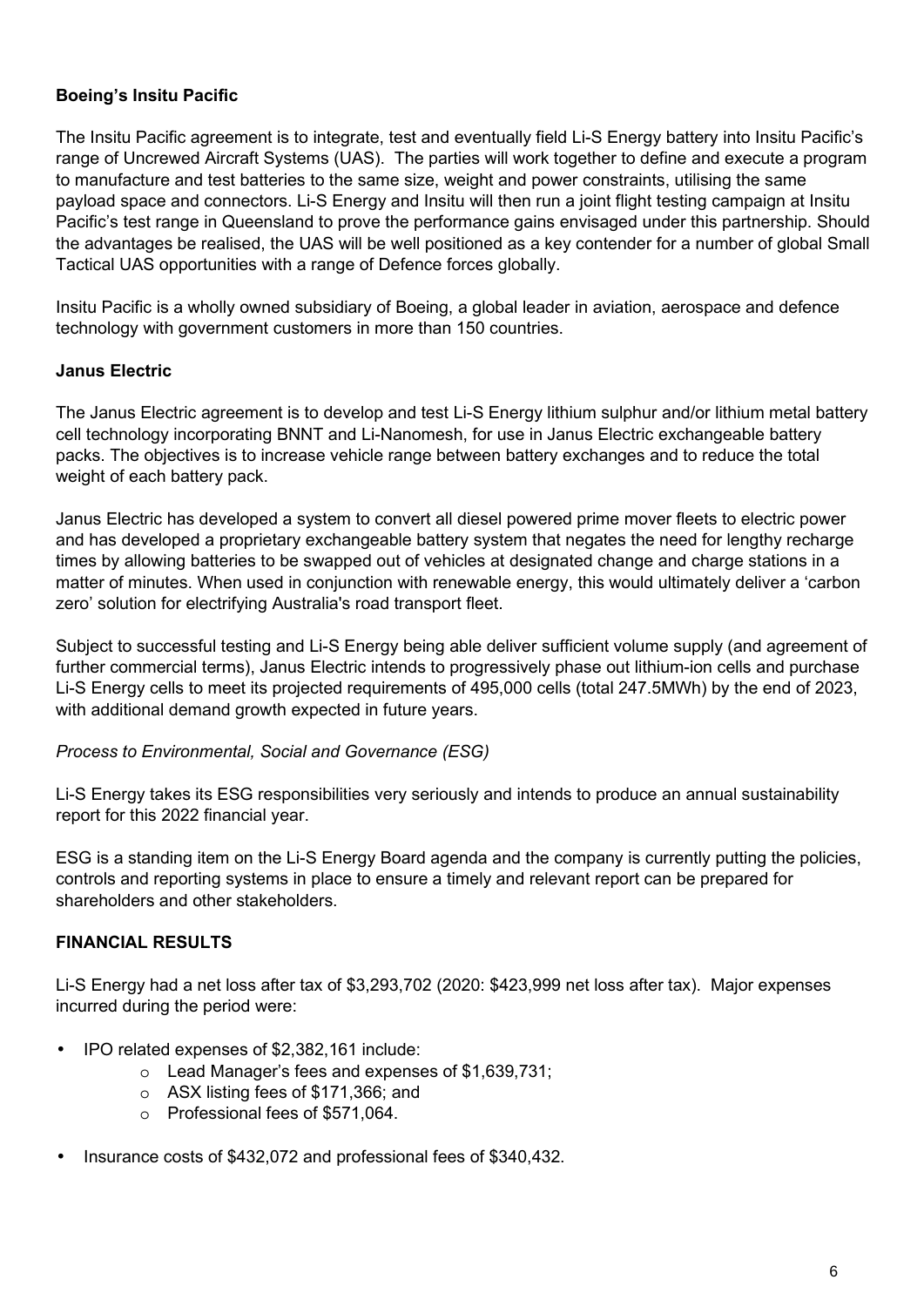- Share based payment expense (non-cash item) of \$512,791 for the Directors' service rights (\$493,456) and CEO's service rights (\$19,335).
- Employee salaries and related expenses of \$339,485.
- Management fees of \$300,000 paid to PPK Aust. Pty Ltd.

The Company has recognised an income tax benefit of \$1,047,642.

The Company has a strong balance sheet with total net assets of \$53,841,902 (June 2021: \$22,750,010) which includes net working capital of \$47,750,121 (June 2021: \$18,457,579). As a result of the capital raise of \$34,000,001 the Company's cash balance is \$46,846,995 (June 2021: \$18,606,698).

Consistent with its research and development program, the Company has capitalised fixed assets of \$254,638 (June 2021: \$120,773) and intangible assets of \$1,377,616 (June 2021: \$991,863). The intangible assets include \$307,815 of payments to Deakin University, for the work undertaken in relation to the research and development agreements entered into with the Company, and \$77,938 in capitalised inventory. There were payments during the period of \$60,150 made to BNNT Technology Limited for the purchase of BNNT.

#### **SIGNIFICANT CHANGES IN THE STATE OF AFFAIRS**

#### *Initial Public Offering (IPO)*

Li-S Energy raised \$34.0 million via an IPO, issued 40 million shares at \$0.85 per share and listed on the Australian Securities Exchange on 28 September 2021.

Following the IPO and earlier funding rounds, Li-S Energy was well capitalised to pursue its commercial and research and development activities with a cash balance of about \$52,900,000 immediately post the IPO. Of this, about \$29,000,000 was for project expenditure with working capital of circa \$16,500,000 to fund potential expansion and/or acceleration of existing projects, commencement of new development projects and the pursuit and engagement in revenue generating opportunities through Original Equipment Manufacturer (OEM) collaboration and other partnerships.

There have been no other significant changes in the state of affairs during the period.

#### **DIVIDENDS**

There were no dividends declared or paid during the period.

#### **MATTERS SUBSEQUENT TO THE END OF THE REPORTING PERIOD**

Li-S Energy has signed the following research and development agreement with Deakin, under the Research Framework Agreement:

#### *Solid State Electrolytes and Li-S Cells*

The purpose of the project is to develop a more commercially practical, safe electrolyte to support stable, long term lithium metal cycling, stable sulphur electrochemistry and minimise polysulfide dissolution. The best performing liquid electrolytes will be incorporated into solid state electrolytes to identify optimum composition for long-term Li-S stability and performance in pouch cell configurations. Solid state electrolytes are the Holy Grail of the battery industry and the outcomes of this project should add world beating electrolyte IP to our existing cathode and anode IP.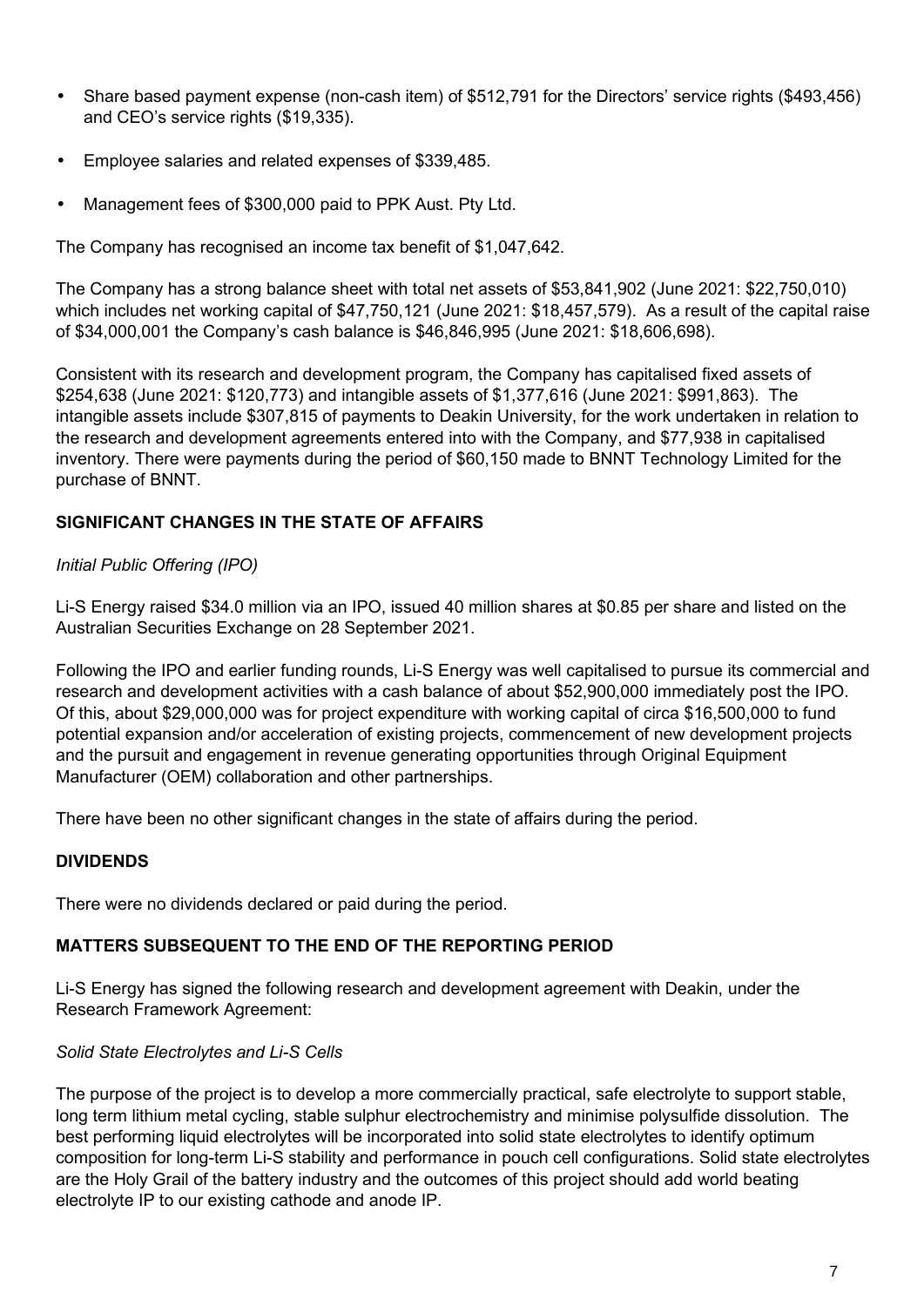The agreement commenced 1 February 2022. Total cost to Li-S Energy for this project is \$1,670,785 and Deakin will be responsible for the costs of its personnel, equipment, workshops/offices/facilities, consumables and staff for technical, IT and OH&S support.

#### Impact of COVID-19

Events relating to COVID-19 have resulted in significant economic volatility. There is continued uncertainty as to the ongoing and future response of governments and authorities globally, and a further Australian economic downturn is possible. As such, the full impact of COVID-19 to consumer behavior, employees and the Company are not fully known. Given this, the impact of COVID-19 could potentially be materially adverse to the Company's financial and/or operational performance. Further, any government or industry measures may materially adversely affect the Company's operations and are likely beyond the Company's control.

Due to COVID-19, State and Federal Governments have imposed restrictions which have, and may, disrupt the operations of the Company. The Company's main operations are at Deakin University's campus located at Geelong, Victoria. Deakin University, who is contracted to provide the research and development for the Company, may have limitations placed on the number of staff and contractors permitted in the workspace at one time. It is unknown whether stricter restrictions will be imposed and what the impact of these would be on the operations of the Company.

Due to COVID-19, the manufacture of equipment and parts and the supply of raw materials in foreign markets may be restricted or delayed which could impact on the Company's operations.

There have been no other matter or circumstance that has arisen since the end of the financial period which is not otherwise dealt with in this report or in the financial statements that has significantly affected or may significantly affect the operations of the Company, the results of those operations or the state of affairs of the Company in subsequent financial years.

#### **FUTURE DEVELOPMENTS**

Further research and development will focus on:

#### *Research and Development*

- Subject to the outcomes of the initial Li-Metal/Nanomesh testing, we will scale up the prototype production of single and multi-layer pouch cells for Li-Metal battery development and testing in Geelong.
- Testing of alternative raw material supplies to reduce production costs
- Research into Solid State Li-S Batteries, in conjunction with the Australian Research Council (ARC), to establish and operate the ARC Industrial Transformation Research Hub in New, Safe and Reliable Energy Storage and Conversion Technologies.
- Li-S Energy is a partner in the CRC 4 Innovative Manufacturing bid currently under consideration by the Government.

#### *Build a small scale commercial production facility*

The size of the small scale commercial production facility is between 2,500 m<sup>2</sup> to 3,000 m<sup>2</sup> with 1,500 KVA to 2,000 KVA power. We are favouring the use of an existing building if a suitable premises is available, to reduce likely time to operation. Our focus remains on developing a facility in South East Queensland, where the Company is headquartered, and where our senior management is based.

This decision will need to be made over the coming months so the building configuration and build can be completed in time for the small scale commercial production facility to be commissioned.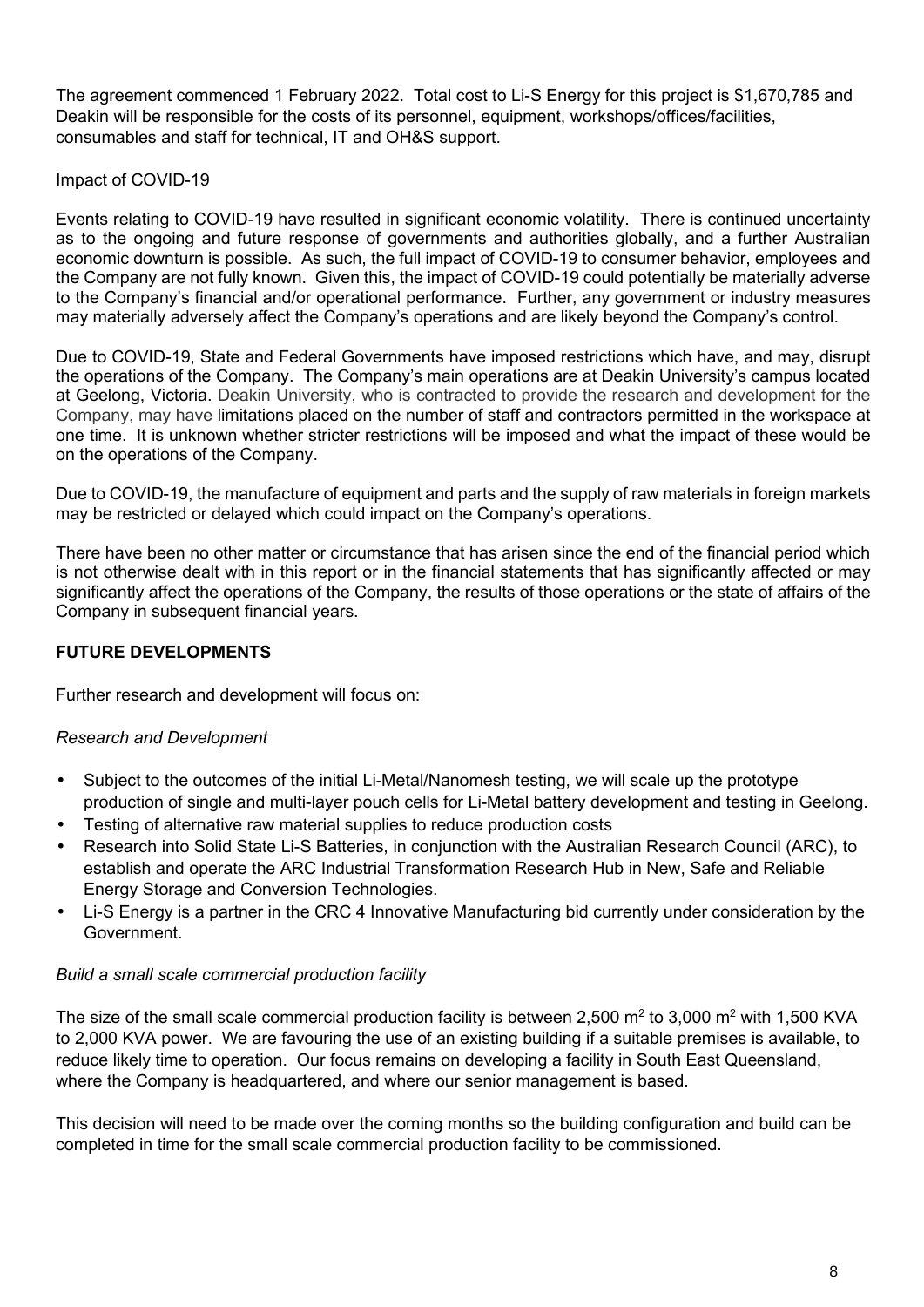#### *Expanding the Resource Team*

As noted earlier, we are in the process of employing key management roles but will continue to employ additional staff to support the various initiatives we have in progress. We also expect to expand the research and development team with specialty resources from Deakin, other universities, international companies and our commercial partners. This expansion is consistent with that proposed in our Prospectus.

 $\overline{\phantom{a}}$ .  $2e^{\frac{1}{2}}$ 

**Ben Spincer**  Chairman 16 February 2022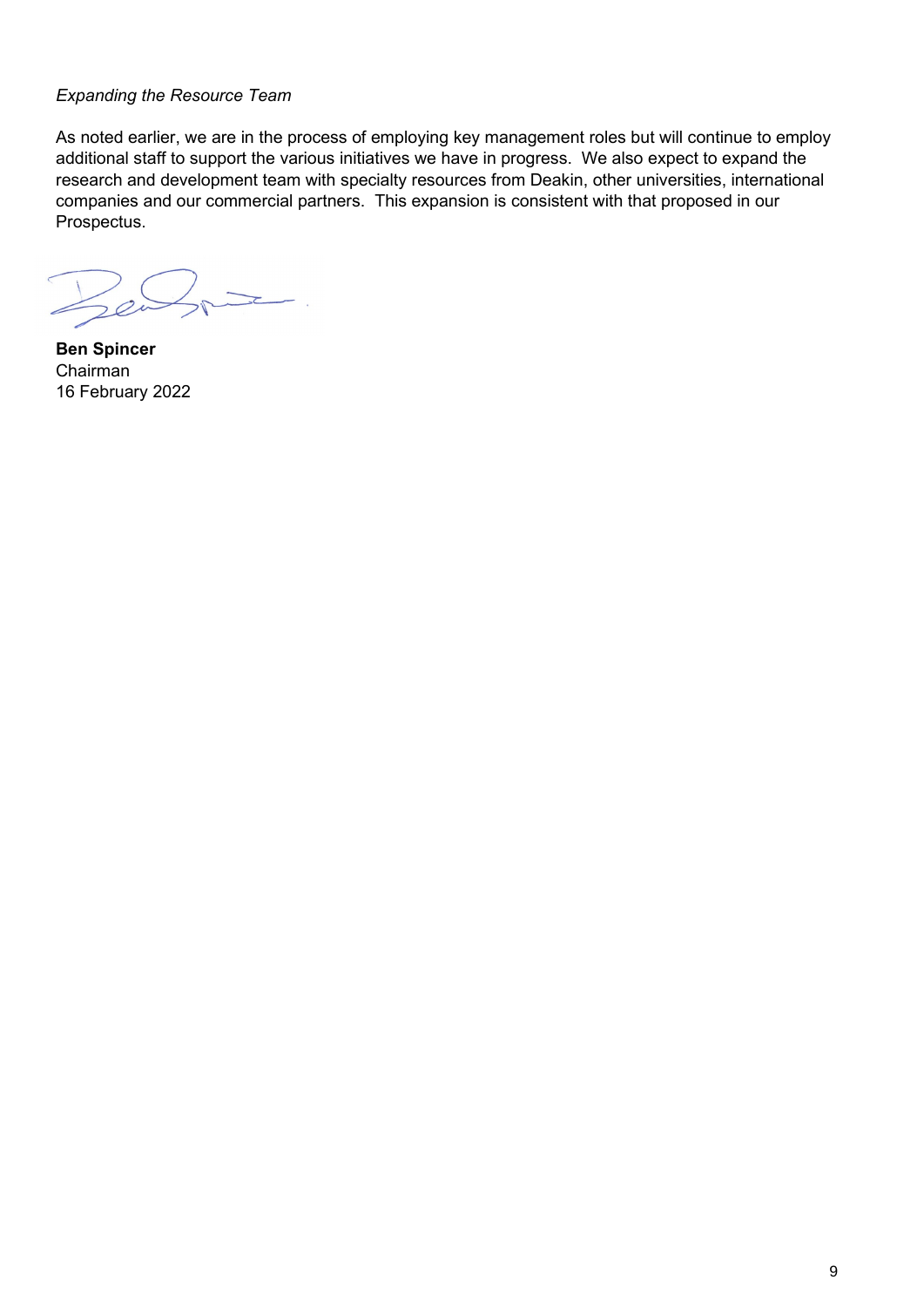

Ernst & Young 111 Eagle Street Brisbane QLD 4000 Australia GPO Box 7878 Brisbane QLD 4001

Tel: +61 7 3011 3333 Fax: +61 7 3011 3100 ey.com/au

#### **Auditor's independence declaration to the directors of Li-S Energy Limited**

As lead auditor for the review of the half-year financial report of Li-S Energy Limited for the half-year ended 31 December 2021, I declare to the best of my knowledge and belief, there have been:

- a. No contraventions of the auditor independence requirements of the *Corporations Act 2001* in relation to the review;
- b. No contraventions of any applicable code of professional conduct in relation to the review; and
- c. No non-audit services provided that contravene any applicable code of professional conduct in relation to the review.

Emista Young

Ernst & Young

Qually Tay

Brad Tozer Partner 16 February 2022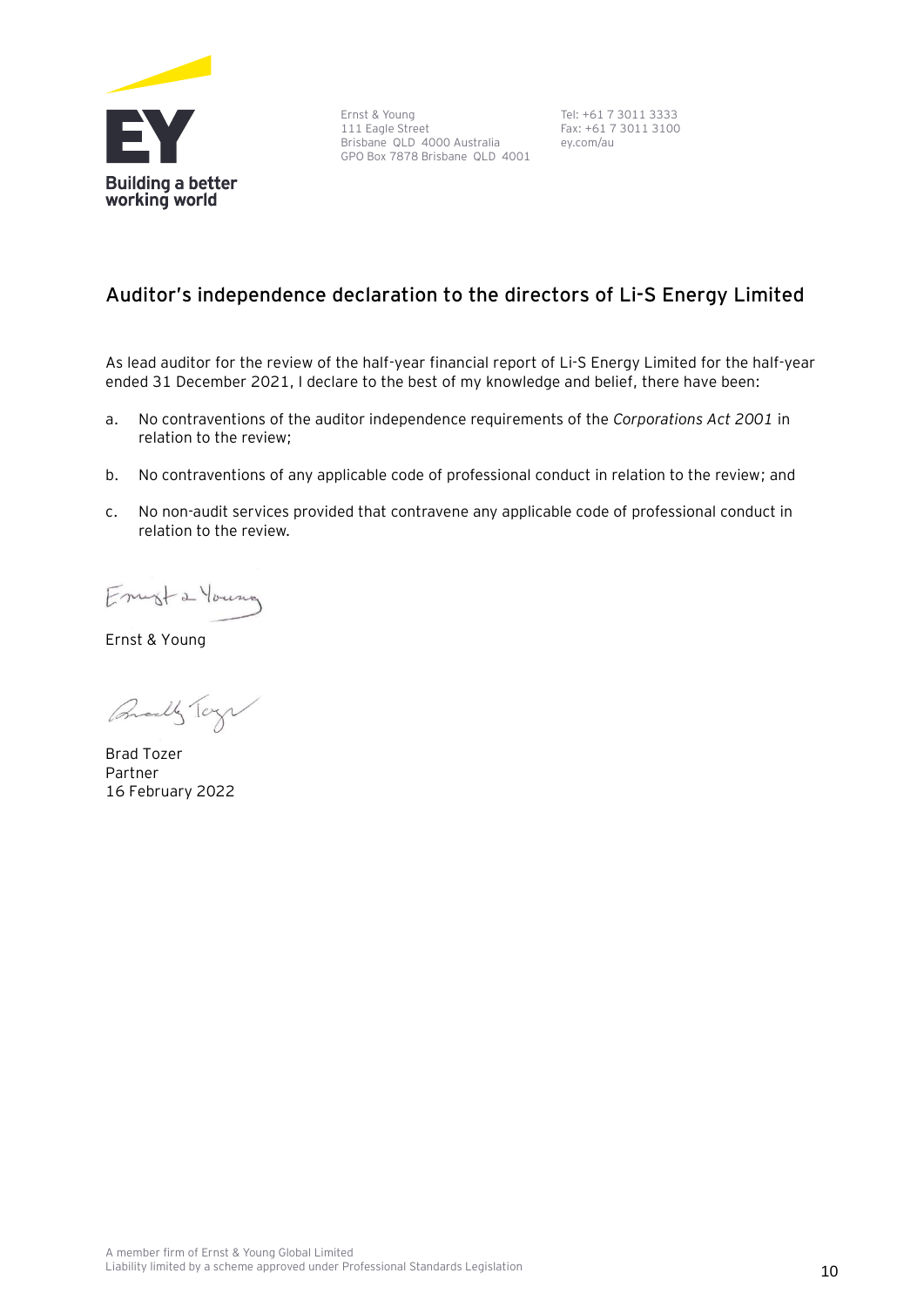# **INTERIM STATEMENT OF PROFIT OR LOSS AND OTHER COMPREHENSIVE INCOME**

for the six months ended 31 December 2021

|                                                     | 31 December<br>2021 | 31 December<br>2020 |
|-----------------------------------------------------|---------------------|---------------------|
| <b>Notes</b>                                        |                     | \$                  |
| Revenue from contracts with customers               |                     |                     |
| Cost of sales                                       |                     |                     |
| <b>GROSS PROFIT</b>                                 |                     |                     |
| Other income                                        | 28,490              |                     |
| Employee benefits expenses                          | (339, 485)          |                     |
| Directors' fees<br>4                                |                     | (30,000)            |
| Share based payments expense<br>4                   | (512, 791)          |                     |
| 18<br>Management fees                               | (300, 000)          | (60,000)            |
| $\overline{7}$<br>Initial public offering expenses  | (2, 382, 161)       |                     |
| Insurance expenses                                  | (432, 072)          |                     |
| Professional fees                                   | (340, 432)          |                     |
| 5<br><b>Finance costs</b>                           | (4,681)             |                     |
| 13.1<br>Depreciation and amortisation expense       | (97, 555)           | (27, 884)           |
| 10<br>Unrealised gain/(loss) on investment at FVTPL | 91,100              | (277, 671)          |
| <b>Administration expenses</b>                      | (51, 757)           | (28, 444)           |
| PROFIT (LOSS) BEFORE INCOME TAX EXPENSE             | (4, 341, 344)       | (423,999)           |
| Income tax (expense) benefit<br>6(a)                | 1,047,642           |                     |
| PROFIT (LOSS) AFTER INCOME TAX EXPENSE              | (3, 293, 702)       | (423,999)           |
|                                                     |                     |                     |
| Earnings (loss) per share (in cents)                |                     |                     |
| 17<br><b>Basic</b>                                  | (0.53)              | (0.08)              |
| <b>Diluted</b><br>17                                | (0.53)              | (0.08)              |
|                                                     |                     |                     |
| PROFIT (LOSS) FOR THE PERIOD                        | (3, 293, 702)       | (423,999)           |
| OTHER COMPREHENSIVE INCOME (LOSS), NET OF TAX       |                     |                     |
| TOTAL COMPREHENSIVE INCOME (LOSS), NET OF TAX       | (3, 293, 702)       | (423,999)           |

The above interim statement of profit or loss and other comprehensive income should be read in conjunction with the accompanying notes.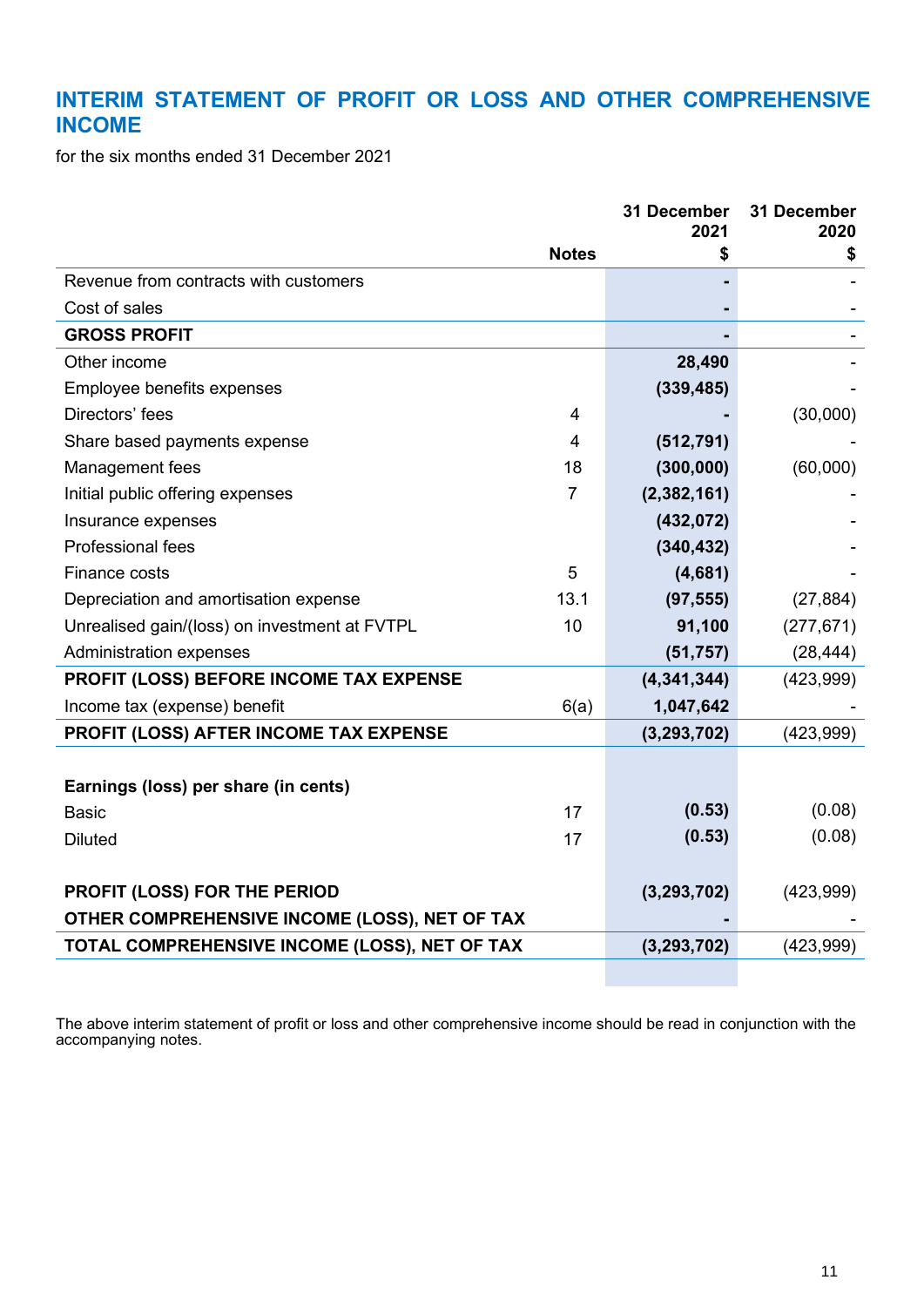# **INTERIM STATEMENT OF FINANCIAL POSITION**

as at 31 December 2021

|                                        |              | 31 December<br>2021 | 30 June<br>2021 |
|----------------------------------------|--------------|---------------------|-----------------|
|                                        | <b>Notes</b> | \$                  | \$              |
| <b>CURRENT ASSETS</b>                  |              |                     |                 |
| Cash                                   |              | 46,846,995          | 18,606,698      |
| Trade and other receivables            |              | 144,694             | 226,143         |
| Other assets                           | 8            | 1,067,794           | 68,135          |
| <b>TOTAL CURRENT ASSETS</b>            |              | 48,059,483          | 18,900,976      |
| <b>NON-CURRENT ASSETS</b>              |              |                     |                 |
| Investments                            | 9            | 2,349,162           | 2,258,062       |
| Intangible assets                      | 11           | 1,377,616           | 991,863         |
| Property, plant and equipment          | 12           | 254,638             | 120,773         |
| Right-of-use assets                    | 13           | 295,969             |                 |
| Deferred tax assets                    | 6(c)         | 2,011,774           | 921,733         |
| <b>TOTAL NON-CURRENT ASSETS</b>        |              | 6,289,159           | 4,292,431       |
| <b>TOTAL ASSETS</b>                    |              | 54,348,642          | 23,193,407      |
|                                        |              |                     |                 |
| <b>CURRENT LIABILITIES</b>             |              |                     |                 |
| Trade and other payables               |              | 210,243             | 443,397         |
| Lease liabilities                      |              | 89,071              |                 |
| Provisions                             |              | 10,048              |                 |
| <b>TOTAL CURRENT LIABILITIES</b>       |              | 309,362             | 443,397         |
| <b>NON-CURRENT LIABILITIES</b>         |              |                     |                 |
| Lease liabilities                      |              | 157,378             |                 |
| Provisions                             |              | 40,000              |                 |
| <b>TOTAL NON-CURRENT LIABILITIES</b>   |              | 197,378             |                 |
| <b>TOTAL LIABILITIES</b>               |              | 506,740             | 443,397         |
| <b>NET ASSETS</b>                      |              | 53,841,902          | 22,750,010      |
|                                        |              |                     |                 |
| <b>EQUITY</b>                          |              |                     |                 |
| Contributed equity                     | 15           | 56,867,644          | 22,994,841      |
| <b>Reserves</b>                        | 16           | 1,987,499           | 1,474,708       |
| Retained earnings (accumulated losses) |              | (5,013,241)         | (1,719,539)     |
| <b>TOTAL EQUITY</b>                    |              | 53,841,902          | 22,750,010      |

The above interim statement of financial position should be read in conjunction with the accompanying notes.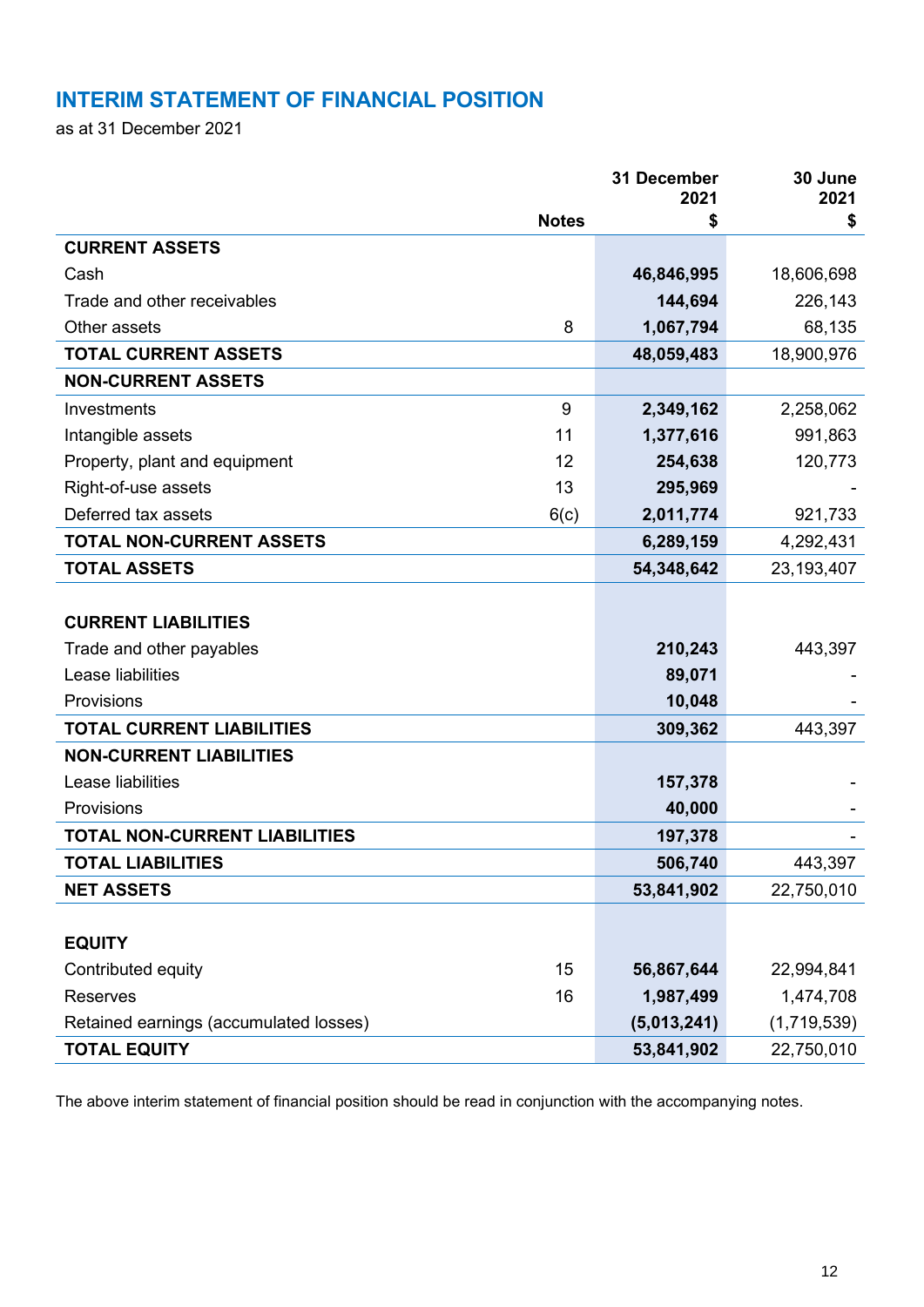# **INTERIM STATEMENT OF CASH FLOWS**

for the six months ended 31 December 2021

|                                              |              | 31 December<br>2021 | 31 December<br>2020 |
|----------------------------------------------|--------------|---------------------|---------------------|
|                                              | <b>Notes</b> | \$                  | \$                  |
| <b>CASH FLOWS FROM OPERATING ACTIVITIES</b>  |              |                     |                     |
| <b>BAS</b> received                          |              | 386,440             |                     |
| Payments to suppliers and employees          |              | (2, 161, 339)       | (60, 501)           |
| Payments for IPO related costs               |              | (2, 382, 161)       |                     |
| Management fees paid to parent entity        | 18           | (300, 000)          | (66,000)            |
| Interest paid                                | 5            | (4,681)             | (50)                |
| Net cash from (used in) operating activities | 5            | (4, 461, 741)       | (126, 551)          |
|                                              |              |                     |                     |
| <b>CASH FLOWS FROM INVESTING ACTIVITIES</b>  |              |                     |                     |
| Payments for intangible assets               | 11.1         | (760, 985)          | (255, 968)          |
| Payments for property, plant and equipment   | 12.1         | (301, 705)          | (99, 835)           |
| Net cash from (used in) investing activities |              | (1,062,690)         | (355, 803)          |
|                                              |              |                     |                     |
| <b>CASH FLOWS FROM FINANCING ACTIVITIES</b>  |              |                     |                     |
| Repayment of borrowings – related parties    |              |                     | (1,091,267)         |
| Proceeds from issue of shares                | 15.1         | 34,000,001          |                     |
| Transaction costs on issue of shares         | 15.1         | (169, 598)          |                     |
| Payment of lease liabilities                 |              | (65, 675)           |                     |
| Net cash from (used in) financing activities |              | 33,764,728          | (1,091,267)         |
|                                              |              |                     |                     |
| Net increase (decrease) in cash held         |              | 28,240,297          | (1,573,621)         |
| Cash at the beginning of the period          |              | 18,606,698          | 3,036,100           |
| Cash at the end of the period                |              | 46,846,995          | 1,462,479           |

The above interim statement of cash flows should be read in conjunction with the accompanying notes.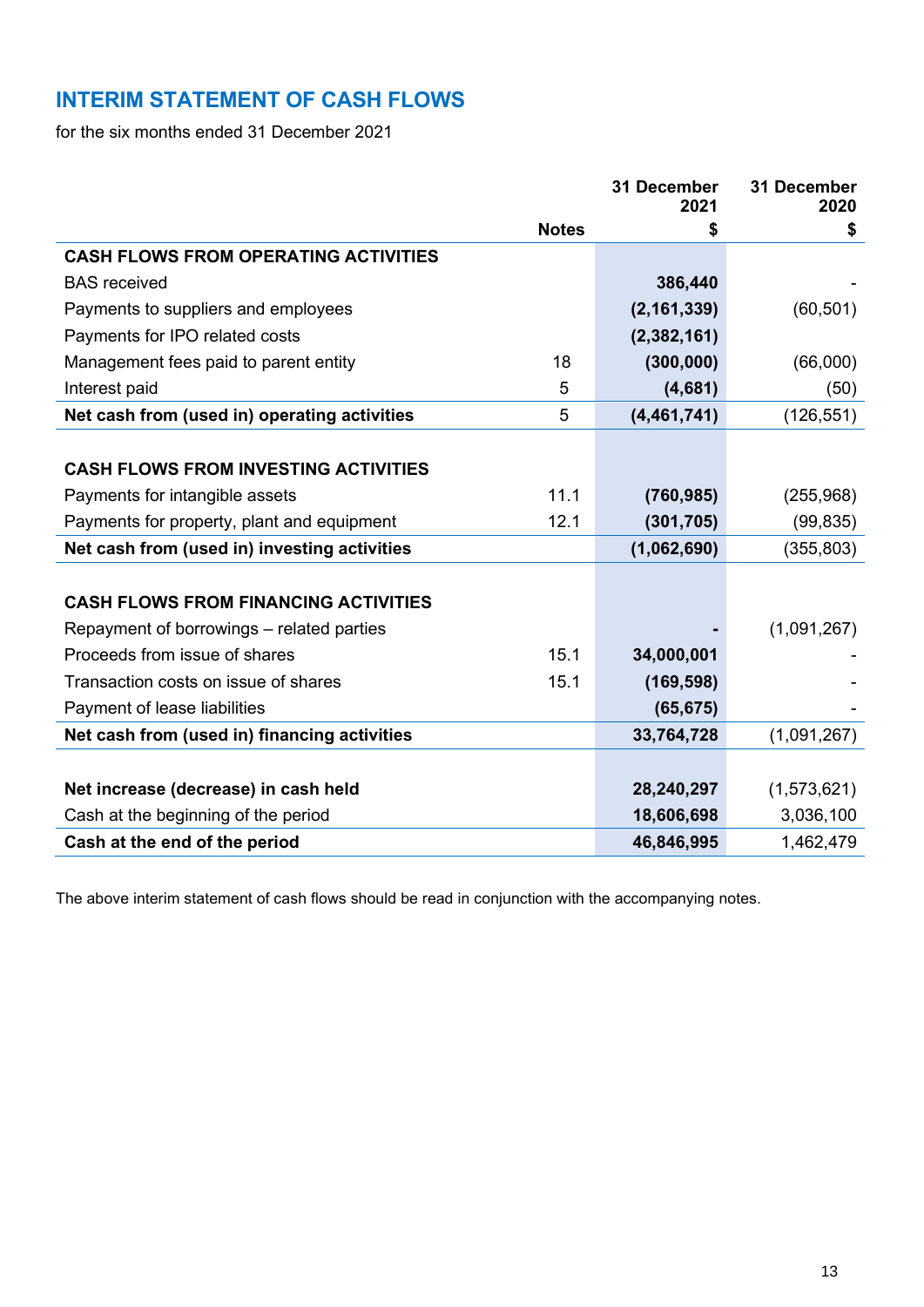# **INTERIM STATEMENT OF CHANGES IN EQUITY**

for the six months ended 31 December 2021

|                                                                                                 |              | <b>Contributed</b><br><b>Equity</b> | <b>Share Premium</b><br><b>Reserve</b> | <b>Share Rights</b><br><b>Reserve</b> | <b>Accumulated</b><br><b>Losses</b> | <b>Total Equity</b> |
|-------------------------------------------------------------------------------------------------|--------------|-------------------------------------|----------------------------------------|---------------------------------------|-------------------------------------|---------------------|
|                                                                                                 | <b>Notes</b> |                                     |                                        |                                       |                                     | P                   |
| Balance as at 1 July 2021                                                                       |              | 22,994,841                          | 1,347,650                              | 127,058                               | (1,719,539)                         | 22,750,010          |
| Total comprehensive income (loss) for the period                                                |              |                                     |                                        |                                       |                                     |                     |
| Profit (loss) for the period                                                                    |              |                                     |                                        |                                       | (3,293,702)                         | (3,293,702)         |
| Other comprehensive income (loss) for the period                                                |              | $\sim$                              | $\sim$                                 | $\overline{\phantom{a}}$              |                                     |                     |
| Total comprehensive income (loss) for the period                                                |              | $\blacksquare$                      |                                        | $\sim$                                | (3, 293, 702)                       | (3, 293, 702)       |
| Issue of ordinary shares on initial public offering                                             | 15.1         | 34,000,001                          |                                        |                                       |                                     | 34,000,001          |
| Issue of service rights for Non-Executive Directors                                             | 16.1         |                                     |                                        | 493,456                               |                                     | 493,456             |
| Issue of service rights for Executive                                                           | 16.1         |                                     |                                        | 19,335                                |                                     | 19,335              |
| Transaction costs on issue of ordinary shares                                                   | 15.1         | (169, 598)                          |                                        |                                       |                                     | (169, 598)          |
| Tax effect of transaction costs on issue of ordinary<br>shares to be deductible over five years | 15.1         | 42,400                              |                                        |                                       |                                     | 42,400              |
| Balance as at 31 December 2021                                                                  |              | 56,867,644                          | 1,347,650                              | 639,849                               | (5,013,241)                         | 53,841,902          |
|                                                                                                 |              |                                     |                                        |                                       |                                     |                     |

|                                                    |              | <b>Contributed</b><br><b>Equity</b> | <b>Share Premium</b><br><b>Reserve</b> | <b>Equity Reserve</b> | <b>Accumulated</b><br><b>Losses</b> | <b>Total Equity</b> |
|----------------------------------------------------|--------------|-------------------------------------|----------------------------------------|-----------------------|-------------------------------------|---------------------|
|                                                    | <b>Notes</b> |                                     |                                        |                       |                                     | \$                  |
| Balance as at 1 July 2020                          |              | 663,366                             | 1,347,650                              | 3,030,000             | (35, 148)                           | 5,005,868           |
| Total comprehensive income (loss) for the period   |              |                                     |                                        |                       |                                     |                     |
| Profit (loss) for the period                       |              |                                     |                                        |                       | (423,999)                           | (423,999)           |
| Other comprehensive income (loss) for the period   |              |                                     |                                        |                       |                                     |                     |
| Total comprehensive income (loss) for the period   |              |                                     | $\blacksquare$                         | $\blacksquare$        | (423, 999)                          | (423, 999)          |
| Issue of ordinary shares on private placement      |              |                                     |                                        |                       |                                     |                     |
| Issue of ordinary shares on purchase of investment |              | 3,250,000                           | ۰                                      | (3,250,000)           |                                     |                     |
| Transaction costs on issue of ordinary shares      |              | (220,000)                           |                                        | 220,000               |                                     |                     |
| <b>Balance as at 31 December 2020</b>              |              | 3,693,366                           | 1,347,650                              | $\blacksquare$        | (459, 147)                          | 4,581,869           |

The above interim statement of changes in equity should be read in conjunction with the accompanying notes.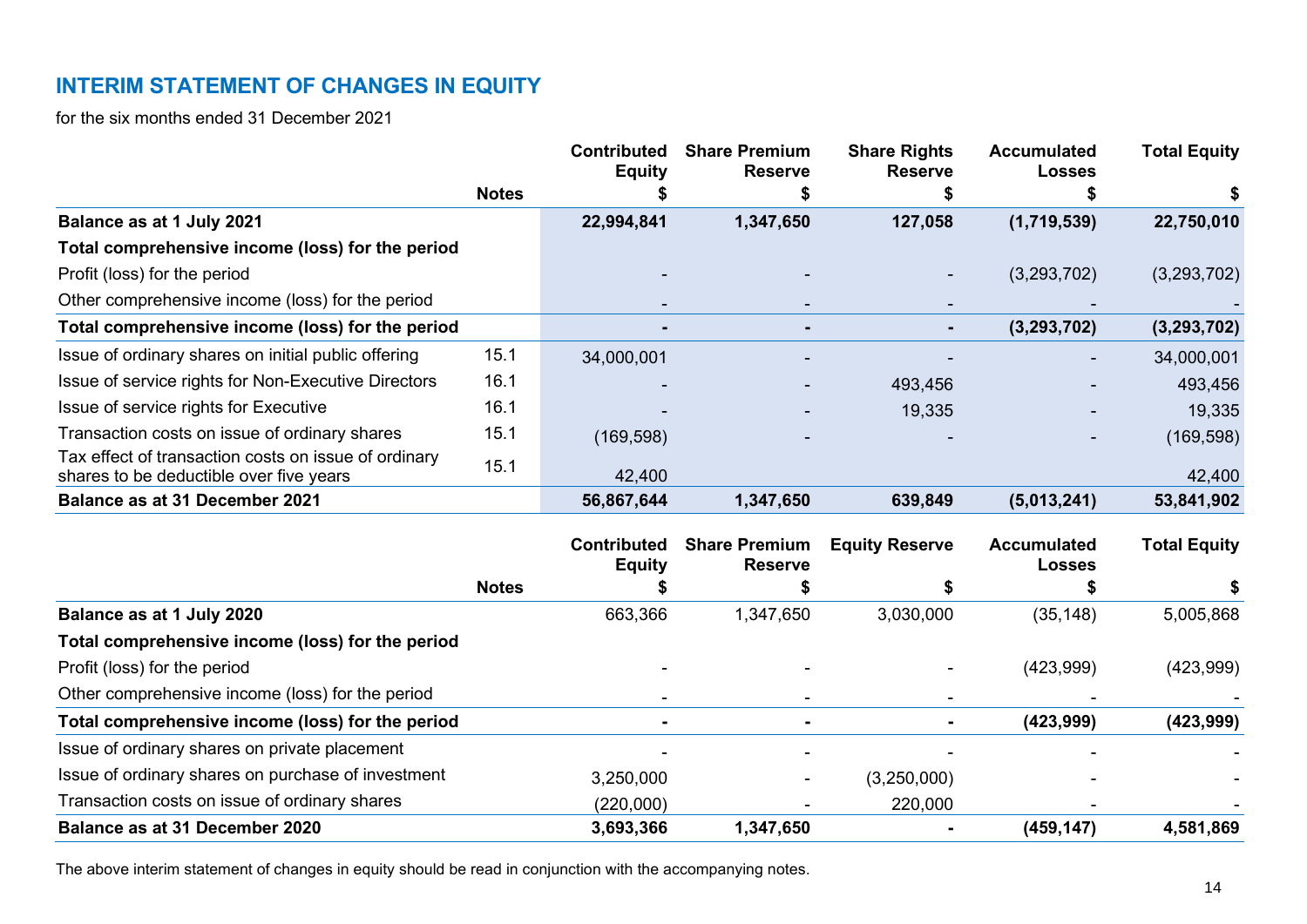# **NOTES TO THE INTERIM FINANCIAL STATEMENTS**

for the six months ended 31 December 2021

#### **NOTE 1 CORPORATE INFORMATION**

The financial statements of Li-S Energy Limited ("Li-S Energy" or "the Company") for the six months ended 31 December 2021 were authorised for issue in accordance with a resolution of the Directors on 16 February 2022.

Li-S Energy is a for-profit company limited by shares, incorporated and domiciled in Australia, whose shares are publicly traded on the Australian Securities Exchange (ASX Code: LIS). Li-S Energy is registered in Queensland and has its head office at Level 27, 10 Eagle Street, Brisbane, Queensland, 4000.

The principal activity of Li-S Energy is to develop and commercialise a new type of battery and related products based on Lithium Sulphur (Li-S) and using boron nitride nanotubes (BNNT) as both an integrated protective insulation layer and a protective component in lithium anodes which will allow faster charging rates and increased battery cycle life. The Company also intends to capitalise on initial test results showing its Li-Nanomesh mitigates dendrite formation on Lithium anodes, in particular to extend the cycle life and enhance the commercial potential of Lithium Metal batteries.

Li-S Energy raised \$34,000,001 via an Initial Public Offering (IPO), issued 40,000,000 shares at \$0.85 per share and listed on the Australian Securities Exchange on 28 September 2021.

Following the IPO and earlier funding rounds, Li-S Energy was well capitalised to pursue its commercial and research and development activities with a cash balance of about \$52,900,000 immediately post the IPO. Of this, about \$29,000,000 was for project expenditure with working capital of circa \$16,500,000 to fund potential expansion and/or acceleration of existing projects, commencement of new development projects and the pursuit and engagement in revenue generating opportunities through Original Equipment Manufacturer (OEM) collaboration and other partnerships.

At 31 December 2021, Li-S Energy has cash of \$46,846,995 and, as stated in in the Quarterly Activities and Cashflow Reports lodged with the ASX on 28 January 2022, Li-S Energy is still on track to meet the business objectives that sit behind the "use of funds" statement as described in the prospectus.

There were no other significant changes in the nature of the Company's principal activities during the period.

#### **NOTE 2 SUMMARY OF SIGNIFICANT ACCOUNTING POLICIES**

#### **2.1 Basis of Preparation and Statement of Compliance**

The interim financial statements for the six months ended 31 December 2021 have been prepared in accordance with Accounting Standard AASB 134 *Interim Financial Reporting* and the *Corporations Act 2001*. This financial report also complies with IAS 34 *Interim Financial Reporting*, as issued by the International Accounting Standards Board.

The interim financial statements do not include all the information and disclosures required in the annual financial statements, and should be read in conjunction with the Company's annual report for the year ended 30 June 2021, and any public announcements made by the Company during the interim reporting period in accordance with the continuous disclosure requirements of the *Corporations Act 2001*.

The interim financial statements have been prepared on an accruals basis and are based on historical costs, except for investments which have been measured at fair value.

The interim financial statements are presented in Australian dollars, and all values are in whole dollars (\$), unless otherwise stated.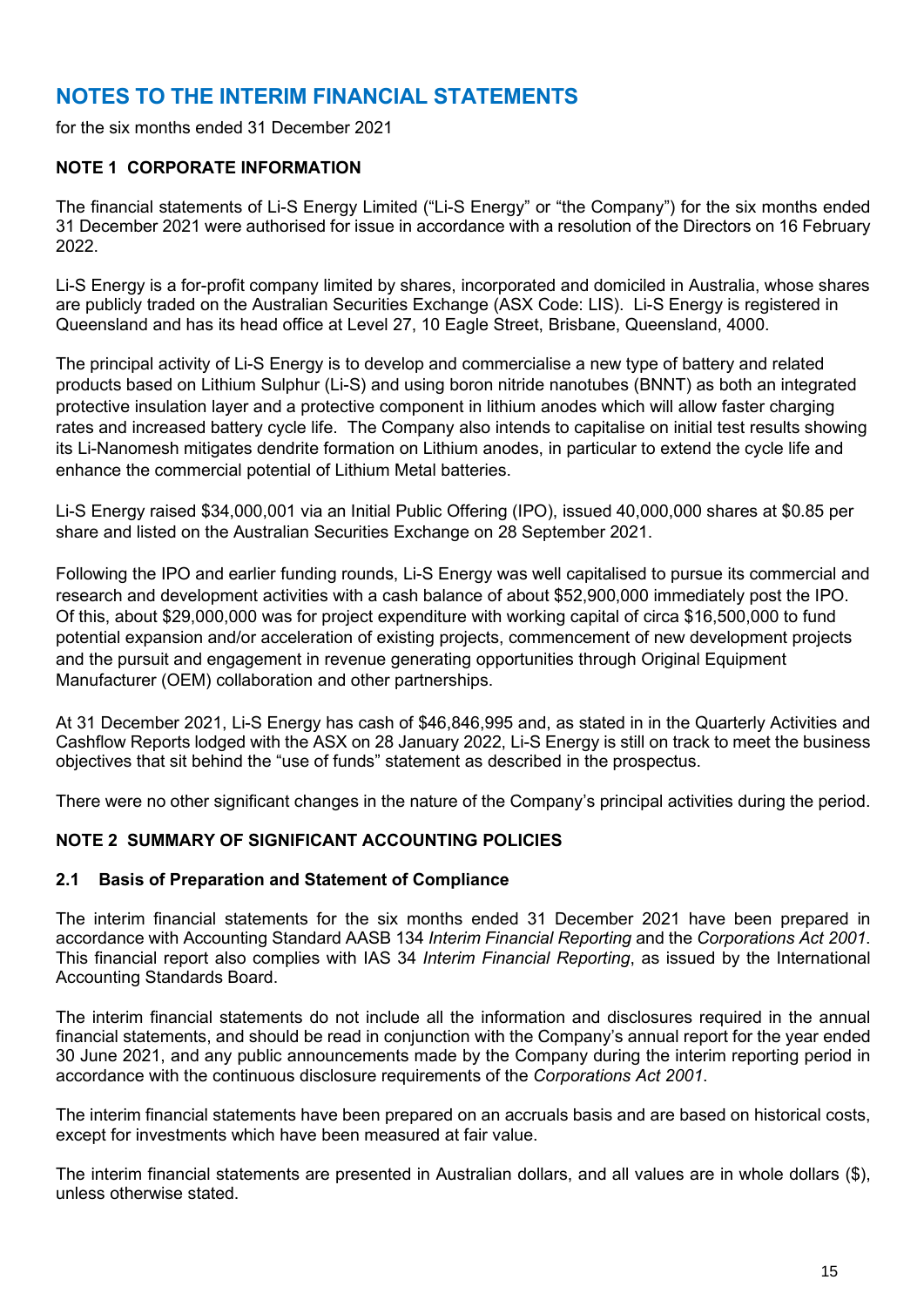#### **NOTE 2 SUMMARY OF SIGNIFICANT ACCOUNTING POLICIES (continued)**

#### **2.2 New and revised standards that are effective for these financial statements**

The accounting policies adopted in the preparation of the interim financial statements are consistent with those followed in the preparation of the Company's annual financial statements for the year ended 30 June 2021, except for the adoption of new standards effective as of 1 July 2021. The Company has not early adopted any other standard, interpretation or amendment that has been issued but is not yet effective.

Several amendments and interpretations apply for the first time for reporting periods beginning on or after 1 July 2021, but do not have an impact on the interim financial statements of the Company.

#### **2.3 Significant accounting judgements, estimates and assumptions**

The preparation of the Company's financial statements requires management to make judgements, estimates and assumptions that affect the reported amounts of revenues, expenses, assets and liabilities, and the accompanying disclosures, and the disclosure of contingent liabilities. Uncertainty about these assumptions and estimates could result in outcomes that require a material adjustment to the carrying amount of assets or liabilities in future periods.

The judgements, estimates and assumptions applied in the interim financial statements, including the key sources of estimation uncertainty were the same as those applied in the Company's financial statements for the year ended 30 June 2021.

The Company based its assumptions and estimates on parameters available when the interim financial statements were prepared. Existing circumstances and assumptions about future developments, however, may change due to market changes or circumstances arising that are beyond the control of the Company. Such changes are reflected in the assumptions when they occur.

#### **2.4 Going Concern**

The interim financial statements have been prepared on the basis that the Group is a going concern, able to realise assets in the ordinary course of business and settle liabilities as and when they fall due. In making this assessment, the Directors have identified and considered the following:

- During the whole period, and at all times subsequent, the Company has been able to meet its obligations as and when they fall due;
- The Company maintains a strong balance sheet, with net assets of \$53,841,902, which includes net working capital of \$47,750,121 and cash of \$46,846,995; and
- Current project plans and cash flow forecasts.

#### **NOTE 3 SEGMENT INFORMATION**

Operating segments have been determined based on consolidated financial information reviewed by the Directors and Executives who are the chief operating decision makers of the Company. The only reportable segment for 31 December 2021 is to develop and commercialise a new type of battery and related products based on Lithium Sulphur and using boron nitride nanotubes as both an integrated protective insulation layer and a protective component in lithium anodes which will allow faster charging rates and increased battery cycle life.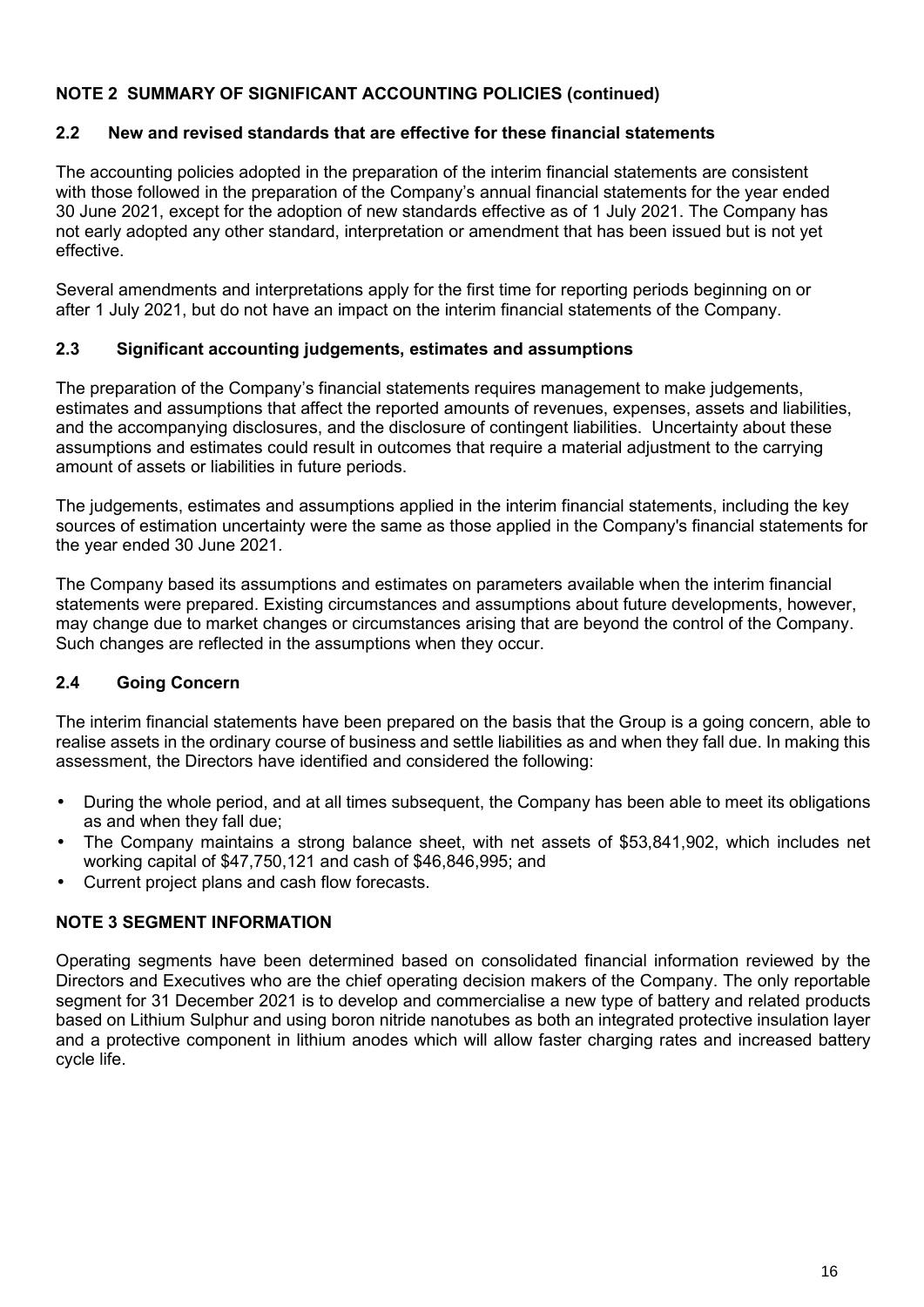#### **NOTE 4 SHARE BASED PAYMENT EXPENSE**

|                              |              | 31 December<br>2021 | 31 December<br>2020 |
|------------------------------|--------------|---------------------|---------------------|
|                              | <b>Notes</b> |                     | \$                  |
| <b>NED Equity Plan</b>       | 16.1         | 493,456             | ۰                   |
| <b>Executive Rights Plan</b> | 16.1         | 19,335              |                     |
|                              |              | 512,791             | -                   |

The Non-Executive Directors were granted 2,160,000 Service Rights on 1 May 2021 under the Li-S Energy Limited NED Equity Plan. These Service Rights were granted in lieu of the Directors taking remuneration as directors fees for the three years ending 30 April 2024. The Service Rights have been independently valued at \$0.50 each. A total expected expense should all Service Rights vest of \$1,080,000 will be recorded in the profit and loss in accordance with their vesting profile.

Each tranche vests proportionally to the portion of the vesting period served by the Director. The daily cost of each tranche per director is \$986. While tranche 1 is recognised as an expense over the first year of the service period, as Directors need to serve years 1, 2 and 3 respectively to participate in tranches 2 and 3, the service period for these latter tranches commenced on issuance of the instruments on 1 May 2021. As a result of this a portion of tranches 2 and 3 is recorded in earlier years and will see a disproportional expense recorded.

The vesting period for each tranche is from the Issue Date to the Vesting Date as shown in the table below:

|         |              |               | Total Value | 30 June | 30 June | 30 June                  | 30 June |
|---------|--------------|---------------|-------------|---------|---------|--------------------------|---------|
|         | <b>Issue</b> | Vesting       |             | 2021    | 2022    | 2023                     | 2024    |
| Tranche | Date         | Date          |             |         |         |                          |         |
|         | 1 Mav 2021   | 30 April 2022 | 360,000     | 167,390 | 192.610 | $\overline{\phantom{0}}$ |         |
| 2       | May 2021     | 30 April 2023 | 360,000     | 41.744  | 244.929 | 73,327                   |         |
| ຈ       | 1 Mav 2021   | 30 April 2024 | 360,000     | 24.396  | 145.978 | 143.498                  | 46.128  |
| Total   |              |               | 1,080,000   | 233,530 | 583,517 | 216.825                  | 46,128  |

In the previous period, Directors received fees of \$30,000.

The Chief Executive Officer (CEO) was granted 1,000,000 Service Rights on 12 November 2020 under the Li-S Energy Limited Executive Rights Plan. The Service Rights have been independently valued at an average value of \$0.065 cents each. A total expected expense should all Service Rights vest of \$65,000 will be recorded in the profit and loss in accordance with their vesting profile.

Each tranche vests proportionally to the portion of the vesting period served by the CEO. The daily cost of each tranche is \$208. While tranche 1 is recognised as an expense over the first year of the service period, as the CEO needs to serve years 1, 2, 3 and 4 respectively to participate in tranches 2, 3 and 4 the service period for these latter tranches commenced on issuance of the instruments on 12 November 2020. As a result of this a portion of tranches 2, 3 and 4 is recorded in earlier years and will see a disproportional expense recorded.

The vesting period for each tranche is shown in the table below:

|         | <b>Issue</b>     | Vesting       | Total<br>Value | 30 June<br>2021 | 30 June<br>2022 | 30 June<br>2023 | 30 June<br>2024 | 30 June<br>2025 |
|---------|------------------|---------------|----------------|-----------------|-----------------|-----------------|-----------------|-----------------|
| Tranche | Date             | Date          |                |                 |                 |                 |                 |                 |
|         | 12 November 2020 | 30 April 2022 | 16,250         | 12.900          | 3,350           |                 |                 |                 |
| 2       | 12 November 2020 | 30 April 2023 | 16,250         | 5,353           | 8,306           | 2.591           |                 |                 |
| 3       | 12 November 2020 | 30 April 2024 | 16.250         | 3,502           | 5,532           | 5.441           | 1,775           |                 |
| 4       | 12 November 2020 | 30 April 2025 | 16,250         | 2,606           | 4,118           | 4.118           | 4.064           | 1.344           |
| Total   |                  |               | 65,000         | 24,361          | 21,306          | 12,150          | 5.839           | 1,344           |

Any cumulative adjustment prior to vesting is recognised in the current period. No adjustment is recognised in prior periods if share rights ultimately exercised are different to that estimated on vesting.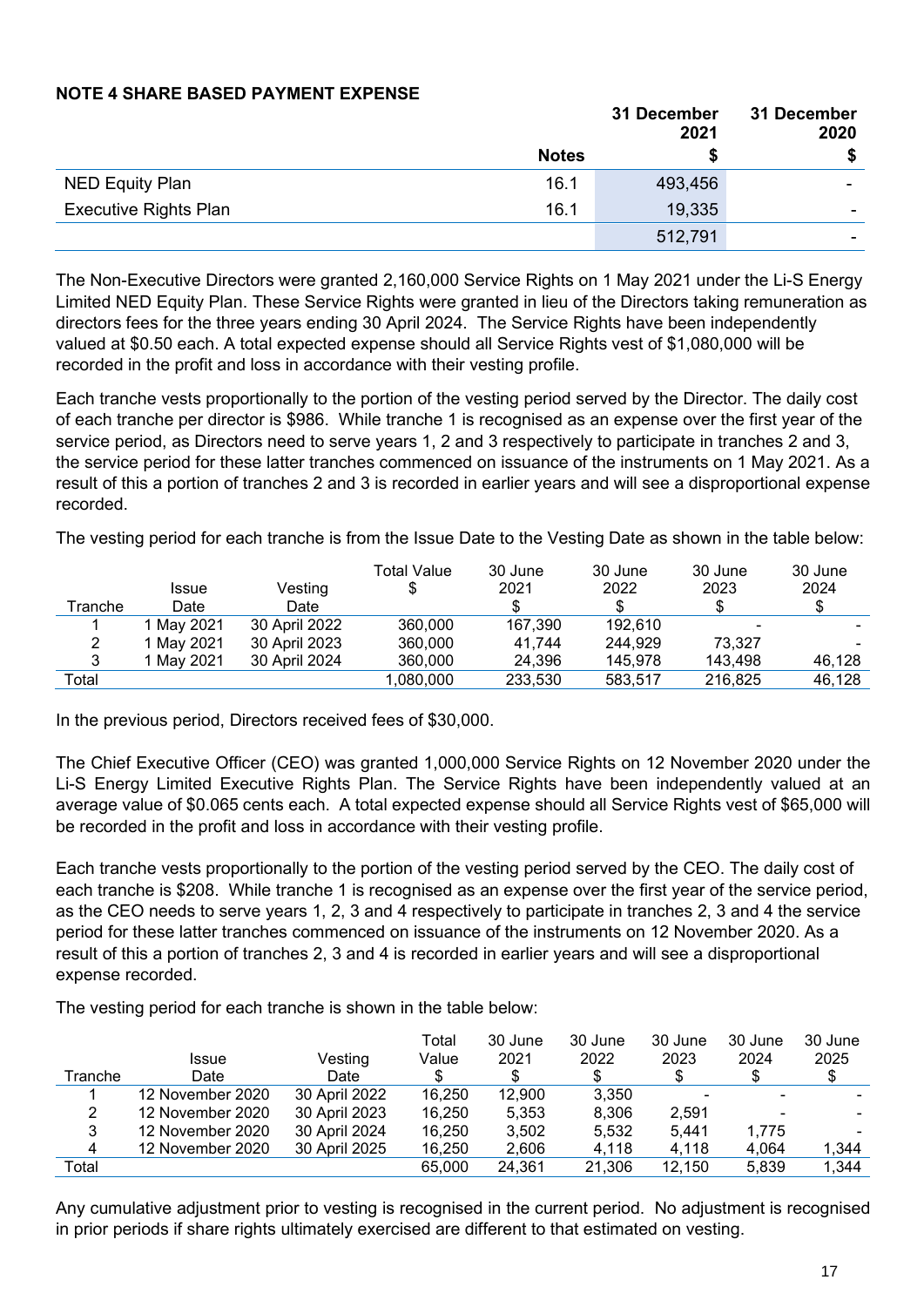#### **NOTE 5 CASH FLOW INFORMATION**

|                                                                                     |              | 31 December<br>2021 | 31 December<br>2020 |
|-------------------------------------------------------------------------------------|--------------|---------------------|---------------------|
|                                                                                     | <b>Notes</b> | S                   | \$                  |
| 5.1 Reconciliation of cash flows from operating activities                          |              |                     |                     |
| Profit (loss) after income tax                                                      |              | (3,293,702)         | (423, 999)          |
| Cash flows in operating activities but not attributable to<br>operating result:     |              |                     |                     |
| Non-cash flows in operating profit:                                                 |              |                     |                     |
| Share based payments expense                                                        | 4            | 512,791             |                     |
| Unrealised (gain)/loss on financial assets at fair value<br>through profit or loss  | 10           | (91, 100)           | 277,671             |
| Depreciation and amortisation expense                                               | 13.1         | 97,555              | 27,884              |
| Finance costs                                                                       |              | 4,681               |                     |
| Income tax expense (benefit)                                                        | 6(b)         | (1,047,642)         |                     |
| Net changes in working capital:                                                     |              |                     |                     |
| (Increase) decrease in trade and other receivables                                  |              | 81,449              | 994                 |
| (Increase) decrease in prepayments                                                  |              | (502, 667)          | (8, 250)            |
| Increase (decrease) in trade and other payables                                     |              | (233, 154)          | (851)               |
| Increase (decrease) in provisions                                                   |              | 10,048              |                     |
| Net cash (used in) provided by operating activities                                 |              | (4,461,741)         | (126, 551)          |
|                                                                                     |              |                     |                     |
| 5.2 Non-cash financing and investing activities                                     |              |                     |                     |
| During the period, the Company had no non-cash<br>adjustments other than new leases |              |                     |                     |

#### **NOTE 6 INCOME TAX EXPENSE**

|                                                                                                                                            |              | 31 December<br>2021 | 31 December<br>2020 |
|--------------------------------------------------------------------------------------------------------------------------------------------|--------------|---------------------|---------------------|
|                                                                                                                                            | <b>Notes</b> | \$                  | \$                  |
| (a) The prima facie tax payable (benefit) on the profit<br>(loss) before income tax is reconciled to the income tax<br>expense as follows: |              |                     |                     |
| Profit (loss) before tax                                                                                                                   |              | (4,341,344)         | (423,999)           |
| Prima facie tax payable (benefit) at 25.0% (2020: 26.0%)                                                                                   |              | (1,085,335)         | (110, 240)          |
| (Non-assessable income) non-deductible expenses                                                                                            |              |                     |                     |
| Losses for which no deferred tax asset was recognised                                                                                      |              |                     | 38,046              |
| Temporary differences for which no deferred tax asset or                                                                                   |              |                     |                     |
| liability was recognised                                                                                                                   |              | 19,954              | 72,194              |
| Adjustment for change in statutory tax rate                                                                                                |              | 13,687              |                     |
| Other (non-assessable income) non-deductible expenses                                                                                      |              | 4,052               |                     |
| Income tax expense (benefit)                                                                                                               |              | (1,047,642)         |                     |
| The applicable weighted average effective tax rate is as<br>follows:                                                                       |              | 24%                 | 0%                  |
| (b) The components of tax expense comprise:                                                                                                |              |                     |                     |
| <b>Current tax</b>                                                                                                                         |              | (741, 922)          |                     |
| Deferred tax                                                                                                                               |              | (305, 720)          |                     |
| Income tax expense (benefit)                                                                                                               |              | (1,047,642)         |                     |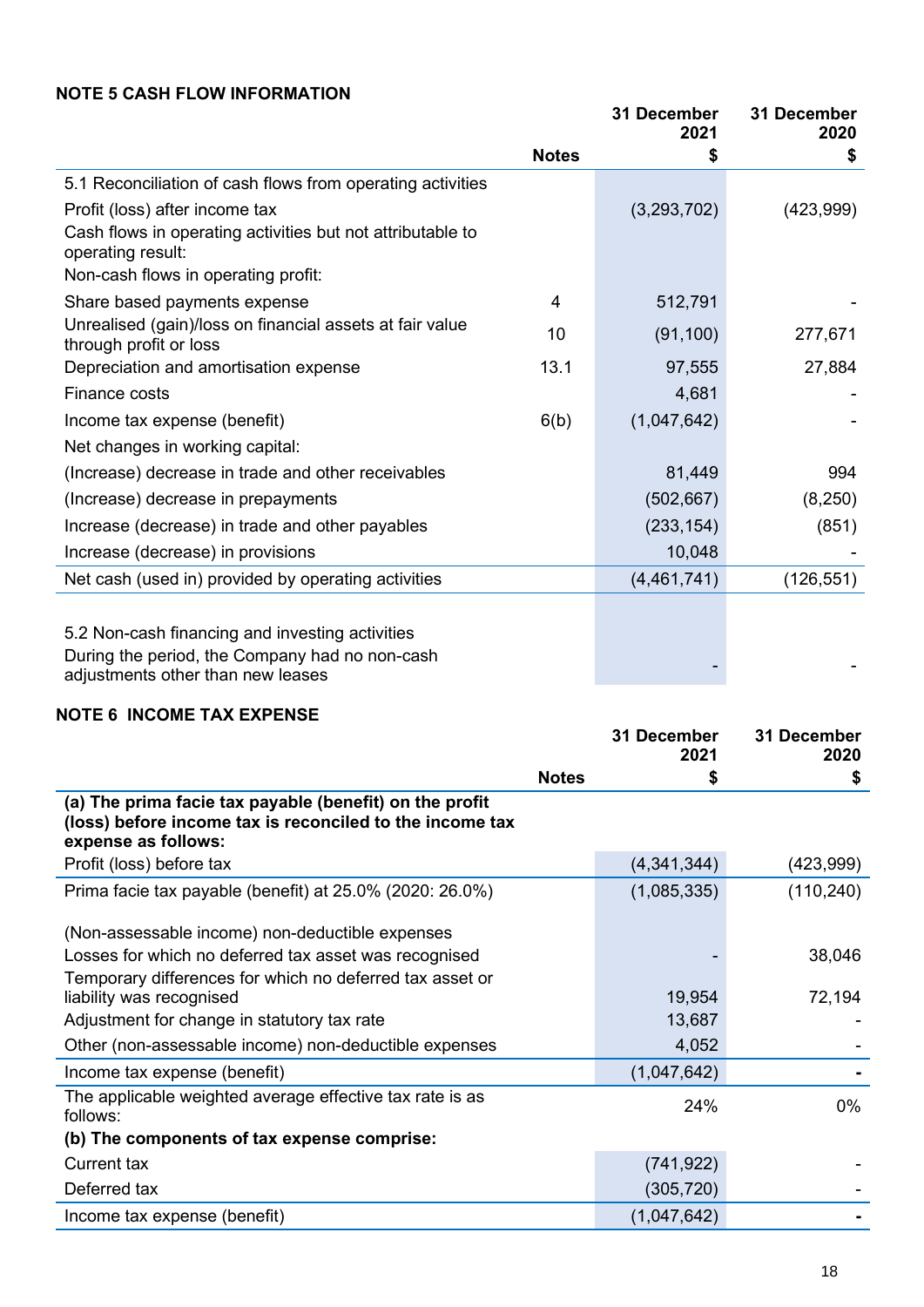#### **NOTE 6 INCOME TAX EXPENSE (continued)**

|                                                                                                                                 | 31 December<br>2021<br>\$ | 30 June<br>2021 |
|---------------------------------------------------------------------------------------------------------------------------------|---------------------------|-----------------|
| (c) Recognised in the Statement of Financial Position                                                                           |                           |                 |
| Tax losses                                                                                                                      | 1,084,085                 | 355,849         |
| Property, plant and equipment                                                                                                   |                           | (26,002)        |
| <b>Investments</b>                                                                                                              | 40,439                    | 65,742          |
| Accruals                                                                                                                        | 11,745                    | 19,799          |
| Capital Raising Costs <sup>1</sup>                                                                                              | 875,505                   | 506,345         |
| Total                                                                                                                           | 2,011,774                 | 921,733         |
| Nets A Of the receiving defensed to constant on opposite of COO AOT relative to conital rejoins again use receiving directly in |                           |                 |

Note 1 Of the recognised deferred tax assets an amount of \$220,107 relating to capital raising costs was recognised directly in equity and the balance of \$655,398 was recognised in profit or loss.

#### **(d) Not recognised in the Statement of Financial Position** *Unrecognised deferred tax assets / deferred tax liabilities*

| Tax losses            | $\overline{\phantom{0}}$ | - |
|-----------------------|--------------------------|---|
| Temporary differences | -                        | - |
| Total                 | $\sim$                   |   |

#### **NOTE 7 SIGNIFICANT EVENTS AND TRANSACTIONS**

Li-S Energy raised \$34,000,001 via an IPO, issued 40,000,000 shares at \$0.85 per share and listed on the Australian Securities Exchange on 28 September 2021.

Total IPO related expenses recognised in the Statement of Profit or Loss of \$2,382,161 include Lead Manager's fees and expenses of \$1,639,731, ASX listing fees of \$171,366 and professional fees of \$571,064.

Following the IPO and earlier funding rounds, Li-S Energy was well capitalised to pursue its commercial and research and development activities with a cash balance of about \$52,900,000 immediately post the IPO. Of this, about \$29,000,000 was for project expenditure with working capital of circa \$16,500,000 to fund potential expansion and/or acceleration of existing projects, commencement of new development projects and the pursuit and engagement in revenue generating opportunities through Original Equipment Manufacturer (OEM) collaboration and other partnerships.

There have been no other significant changes in the state of affairs during the period.

#### **NOTE 8 OTHER ASSETS – CURRENT**

|          | 31 December<br>2021 |           | 30 June<br>2021 |
|----------|---------------------|-----------|-----------------|
|          | <b>Notes</b>        | \$        | \$              |
| Prepaids |                     | 893,626   | ۰               |
| Deposits |                     | 153,471   |                 |
| Lease    |                     | 20,697    | 41,472          |
| Other    |                     | $\,$      | 26,663          |
|          |                     | 1,067,794 | 68,135          |

Prepaids consist of insurance premiums of \$492,074, research and development payments of \$375,232 made to Deakin for which the work has yet to commence and other annual subscriptions of \$26,320.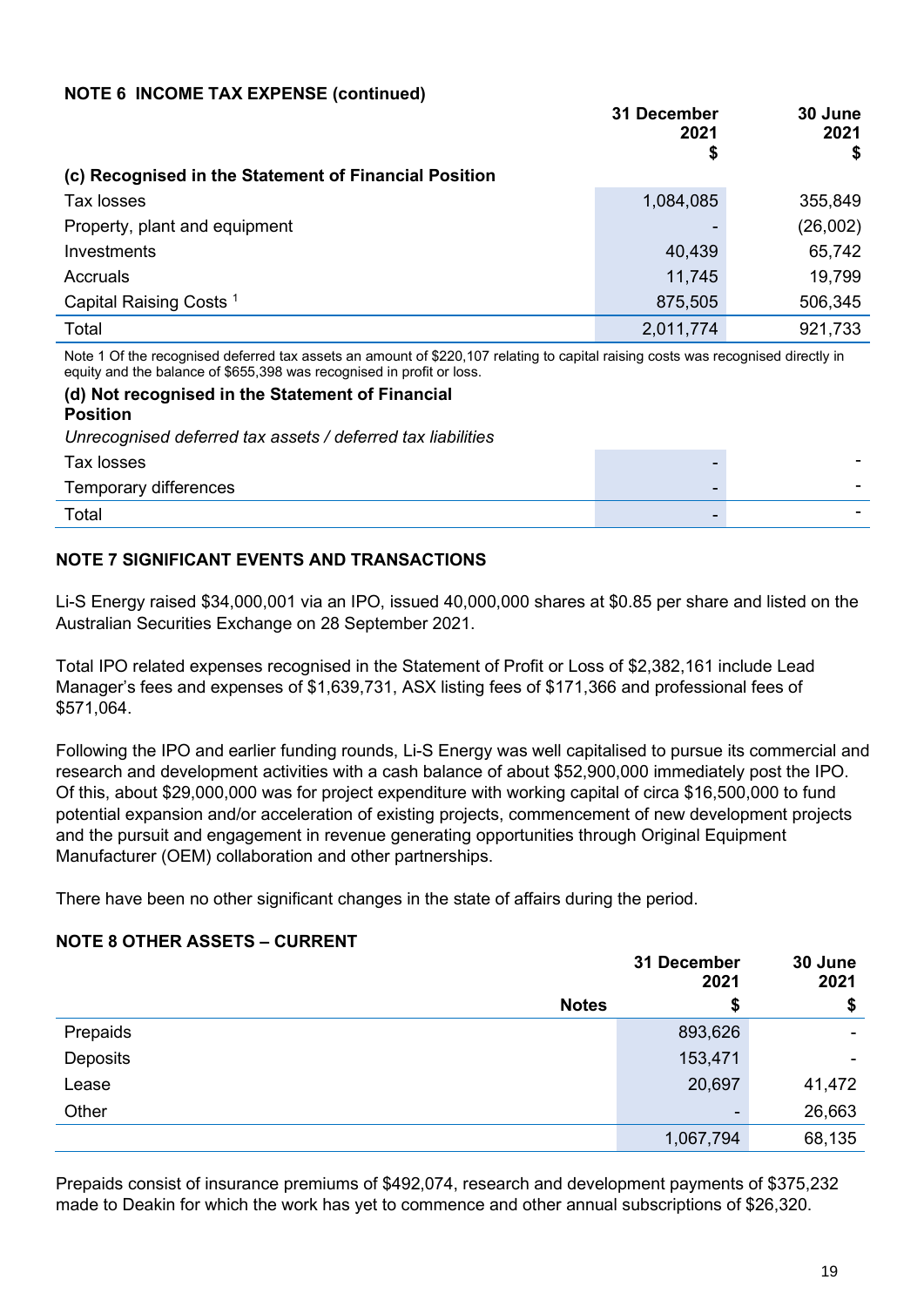#### **NOTE 8 OTHER ASSETS – CURRENT (continued)**

Deposits are upfront payments for equipment purchases that have been ordered but not yet delivered.

Deakin provides the premises at the ManuFutures building at no cost and in return the Company has agreed to sell the glove box to Deakin for \$1 at the completion of the project. The Company has recognised \$20,775 of the prepaid lease as an amortised cost in the period.

#### **NOTE 9 INVESTMENTS – NON-CURRENT**

|                                                                                                                     | 31 December<br>2021 | 30 June<br>2021 |
|---------------------------------------------------------------------------------------------------------------------|---------------------|-----------------|
| <b>Notes</b>                                                                                                        |                     |                 |
| Investment in Zeta Energy LLC                                                                                       | 2,349,162           | 2,258,062       |
| $0.942$ line $2020.1$ ; C. Frogram continued a momborobin internet in Zeta Frogram II.C. by incuring 2.00/ of Li.C. |                     |                 |

On 16 June 2020, Li-S Energy acquired a membership interest in Zeta Energy LLC by issuing 2.0% of Li-S Energy's share capital to Zeta Energy LLC and receiving 2.0% of the non-voting limited liability interest in Zeta Energy LLC for a value of AUD2,010,916. Li-S Energy made a further cash investment of AUD500,000 in Zeta Energy LLC (see Note 10).

#### **NOTE 10 FAIR VALUE OF FINANCIAL INSTRUMENTS**

The carrying values of financial assets and liabilities listed below approximate their fair value.

Estimated discounted cash flows were used to measure fair value, except for fair values of financial assets that were traded in active markets that are based on quoted market prices.

#### *Hierarchy*

The following tables classify financial instruments recognised in the statement of financial position of the Group according to the hierarchy stipulated in AASB13 as follows:

- Level 1 the instrument has quoted prices (unadjusted) in active markets for identical assets or liabilities;
- Level  $2 a$  valuation technique is used using inputs other than quoted prices within Level 1 that are observable for financial instruments, either directly (ie as prices), or indirectly (ie derived from prices); or
- Level  $3 a$  valuation technique is used using inputs that are not based on observable market data (unobservable inputs).

| 31 December 2021           | Level 1 | Level 2 | Level 3   | <b>Total</b> |
|----------------------------|---------|---------|-----------|--------------|
|                            | \$      | \$      | \$        | \$           |
| <b>Non-current assets</b>  |         |         |           |              |
| Unlisted equity securities | ۰       | ۰       | 2,349,162 | 2,349,162    |
|                            | ۰       |         | 2,349,162 | 2,349,162    |
|                            |         |         |           |              |
| <b>30 June 2021</b>        |         |         |           |              |
| <b>Non-current assets</b>  |         |         |           |              |
| Unlisted equity securities |         |         | 2,258,062 | 2,258,062    |
|                            | ۰       |         | 2,258,062 | 2,258,062    |

For assets and liabilities that are recognised on a recurring basis, the Company determines whether transfers have occurred between levels in the hierarchy by re-assessing categorisation (based on the lowest level input that is significant to the fair value measurement as a whole) at the end of each reporting period.

There were no changes in the Company's valuation processes, valuation techniques, and types of inputs used in the fair value measurements during the period.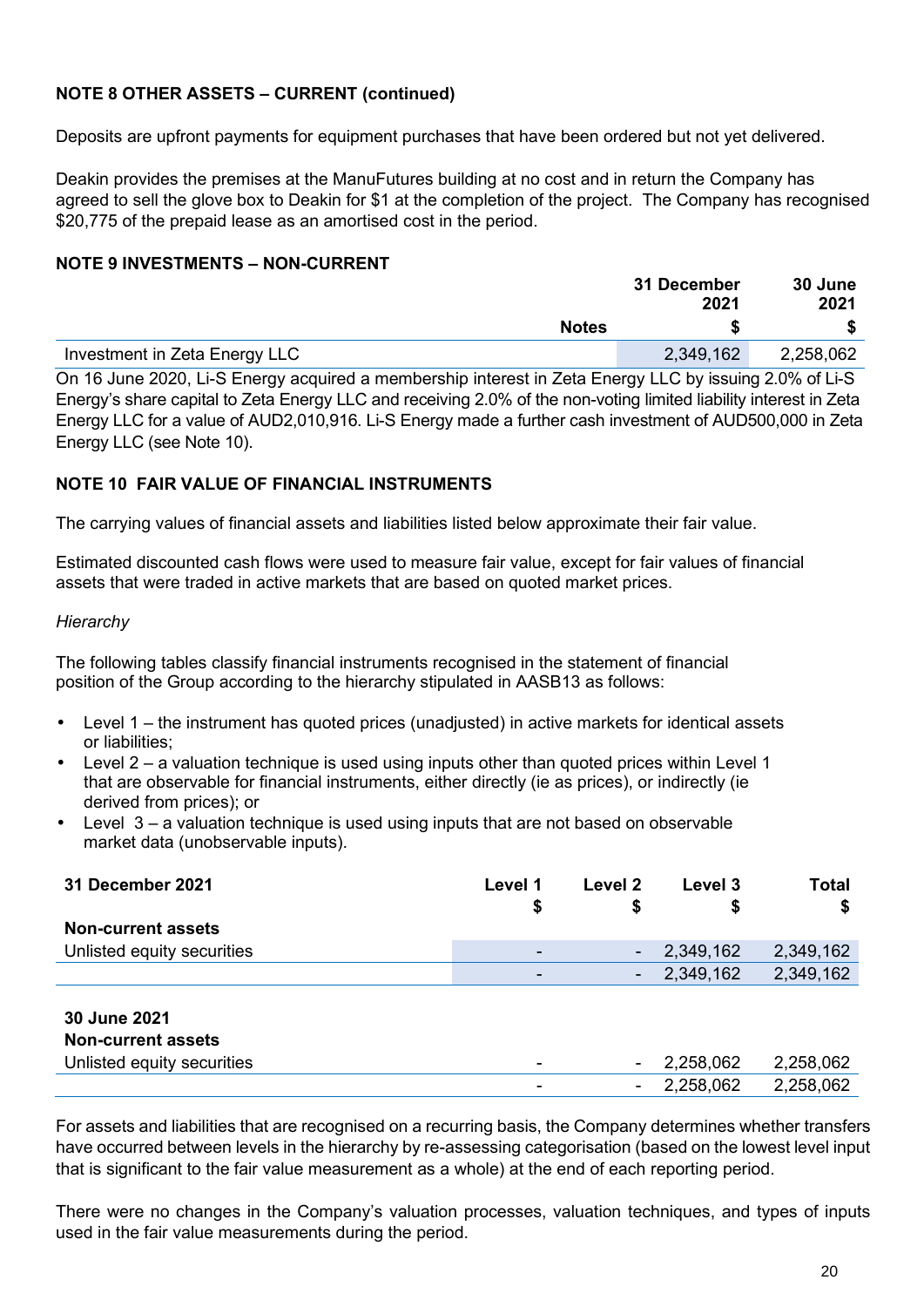#### **NOTE 10 FAIR VALUE OF FINANCIAL INSTRUMENTS (continued)**

The level 3 fair value assessment of unlisted equity securities has been based on a confirmation received from Zeta Energy LLC at 31 December 2021 that it holds a membership interest of 2.0467% of Zeta Energy LLC's and based on the most recent capital raise completed by it on or about 1 November 2021, the amount per share in United States Dollars has been converted to Australian Dollars at the prevailing exchange rate of \$0.7256 at 31 December 2021 (see Note 9).

The revaluation of the investments results in an unrealised gain on the investment of \$91,100.

#### **NOTE 11 INTANGIBLE ASSETS - NON-CURRENT**

|                                               | 31 December<br>2021 | 30 June<br>2021 |
|-----------------------------------------------|---------------------|-----------------|
| <b>Notes</b>                                  | \$                  | \$              |
| Development costs                             | 1,377,616           | 991,863         |
| Less: Accumulated amortisation and impairment |                     |                 |
| Total intangible assets                       | 1,377,616           | 991,863         |
|                                               |                     |                 |
| <b>Reconciliations</b>                        |                     |                 |
| Opening balance                               | 991,863             | 428,080         |
| <b>Additions</b>                              | 385,753             | 563,783         |
| <b>Disposals</b>                              |                     |                 |
| <b>Transfers</b>                              |                     |                 |
| Impairment                                    |                     |                 |
| Amortisation                                  |                     |                 |
| Closing balance                               | 1,377,616           | 991,863         |

The intangible asset is for the development of the Li-S project undertaken by Deakin University under the Research Framework Agreement.

11.1 A reconciliation of the additions for intangibles to the statement of cash flows follows:

| Additions           | 385,753 |
|---------------------|---------|
| Prepaid intangibles | 375,232 |
|                     | 760,985 |

#### **NOTE 12 PROPERTY, PLANT AND EQUIPMENT - NON-CURRENT**

|                                                              | 31 December<br>2021 | 30 June<br>2021 |
|--------------------------------------------------------------|---------------------|-----------------|
| <b>Notes</b>                                                 | \$                  | \$              |
| Software – at cost                                           | 15,538              | 6,870           |
| Less: Accumulated amortisation and impairment                | (2, 172)            |                 |
|                                                              | 13,366              | 6,870           |
| Plant and Equipment - at cost                                | 267,357             | 127,036         |
| Less: Accumulated depreciation and impairment                | (26, 085)           | (13, 133)       |
|                                                              | 241,272             | 113,903         |
| Total property, plant and equipment of continuing operations | 254,638             | 120,773         |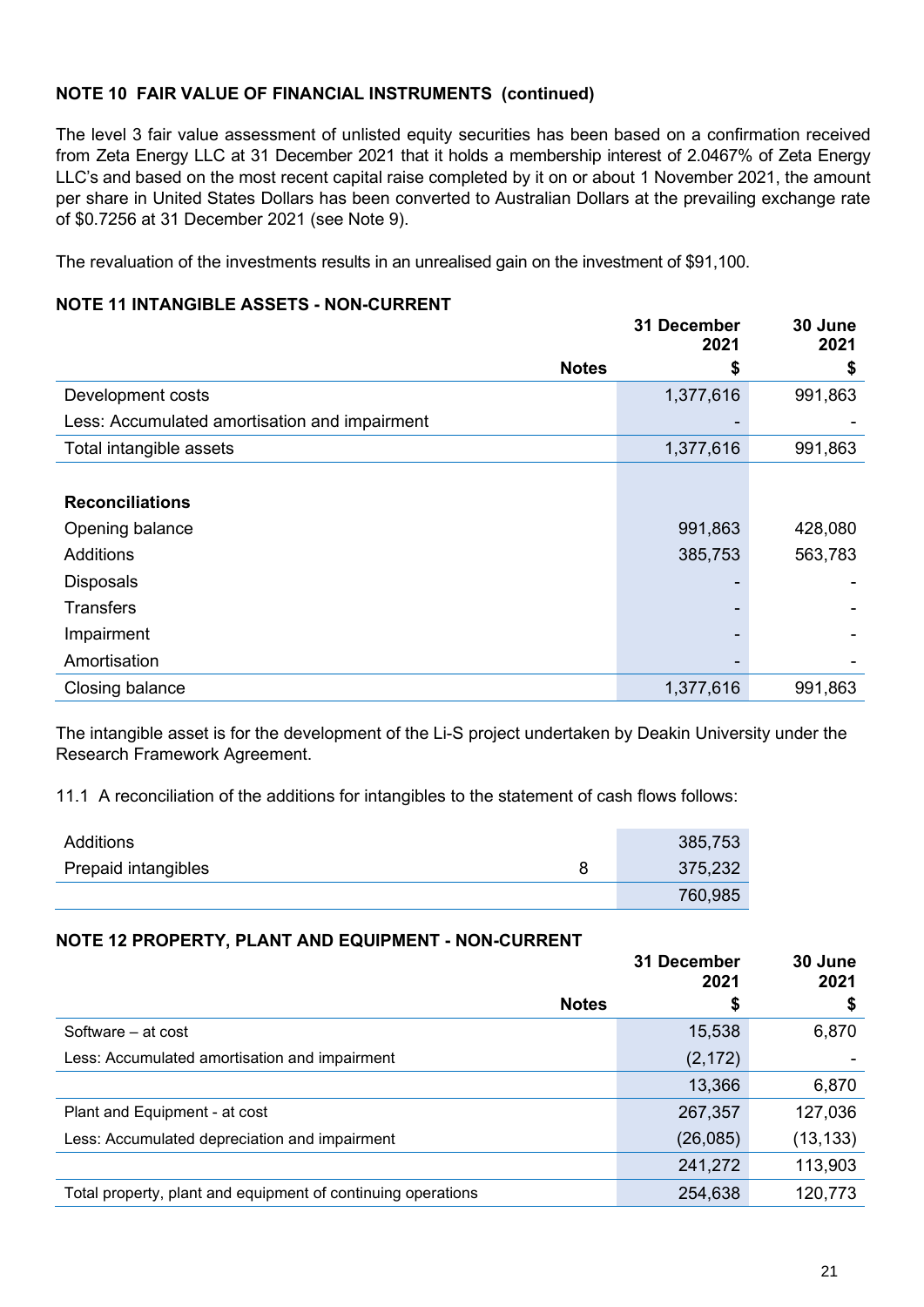#### **NOTE 12 PROPERTY, PLANT AND EQUIPMENT – NON-CURRENT (continued)**

| <b>Reconciliations</b>        | <b>Software</b> | Plant &<br><b>Equipment</b> | <b>Total</b> |
|-------------------------------|-----------------|-----------------------------|--------------|
| 31 December 2021              | \$              | \$                          | \$           |
| Opening balance               | 6,870           | 113,903                     | 120,773      |
| <b>Additions</b>              | 8,668           | 140,321                     | 148,989      |
| <b>Disposals</b>              |                 |                             |              |
| <b>Transfers</b>              |                 |                             |              |
| Depreciation and amortisation | (2, 172)        | (12, 952)                   | (15, 124)    |
| Closing balance               | 13,366          | 241,272                     | 254,638      |
| 30 June 2021                  |                 |                             |              |
| Opening balance               |                 |                             |              |
| <b>Additions</b>              | 6,870           | 127,036                     | 133,906      |
| <b>Disposals</b>              |                 |                             |              |
| Depreciation and amortisation |                 | (13, 133)                   | (13, 133)    |
| Closing balance               | 6,870           | 113,903                     | 120,773      |

12.1 A reconciliation of additions for property, plant and equipment to the statement of cash flows follows:

| Additions                                           | 148,989 |
|-----------------------------------------------------|---------|
| Deposits<br>8                                       | 153.471 |
| Fixed assets classified as prepaids at 30 June 2021 | (755)   |
|                                                     | 301,705 |

#### **NOTE 13 RIGHT-OF-USE ASSET - NON-CURRENT**

|                                               | 31 December<br>2021 | 30 June<br>2021 |
|-----------------------------------------------|---------------------|-----------------|
| <b>Notes</b>                                  | 5                   | \$              |
| Right-of-use asset - at cost                  | 357,625             |                 |
| Less: Accumulated amortisation and impairment | (61, 656)           |                 |
|                                               | 295,969             |                 |
| Opening balance                               |                     |                 |
| <b>Additions</b>                              | 357,625             |                 |
| <b>Disposals</b>                              |                     |                 |
| <b>Transfers</b>                              |                     |                 |
| Depreciation and amortisation                 | (61, 656)           |                 |
| Closing balance                               | 295,969             |                 |

#### **13.1 Reconciliation of depreciation and amortisation**

|                               |              | 31 December<br>2021 |        |
|-------------------------------|--------------|---------------------|--------|
|                               | <b>Notes</b> |                     | \$     |
| Lease                         | 8            | 20,775              | 41,471 |
| Property, plant and equipment | 12           | 15,124              | 13,133 |
| Right-of-use asset            | 13           | 61,656              |        |
|                               |              | 97,555              | 54,604 |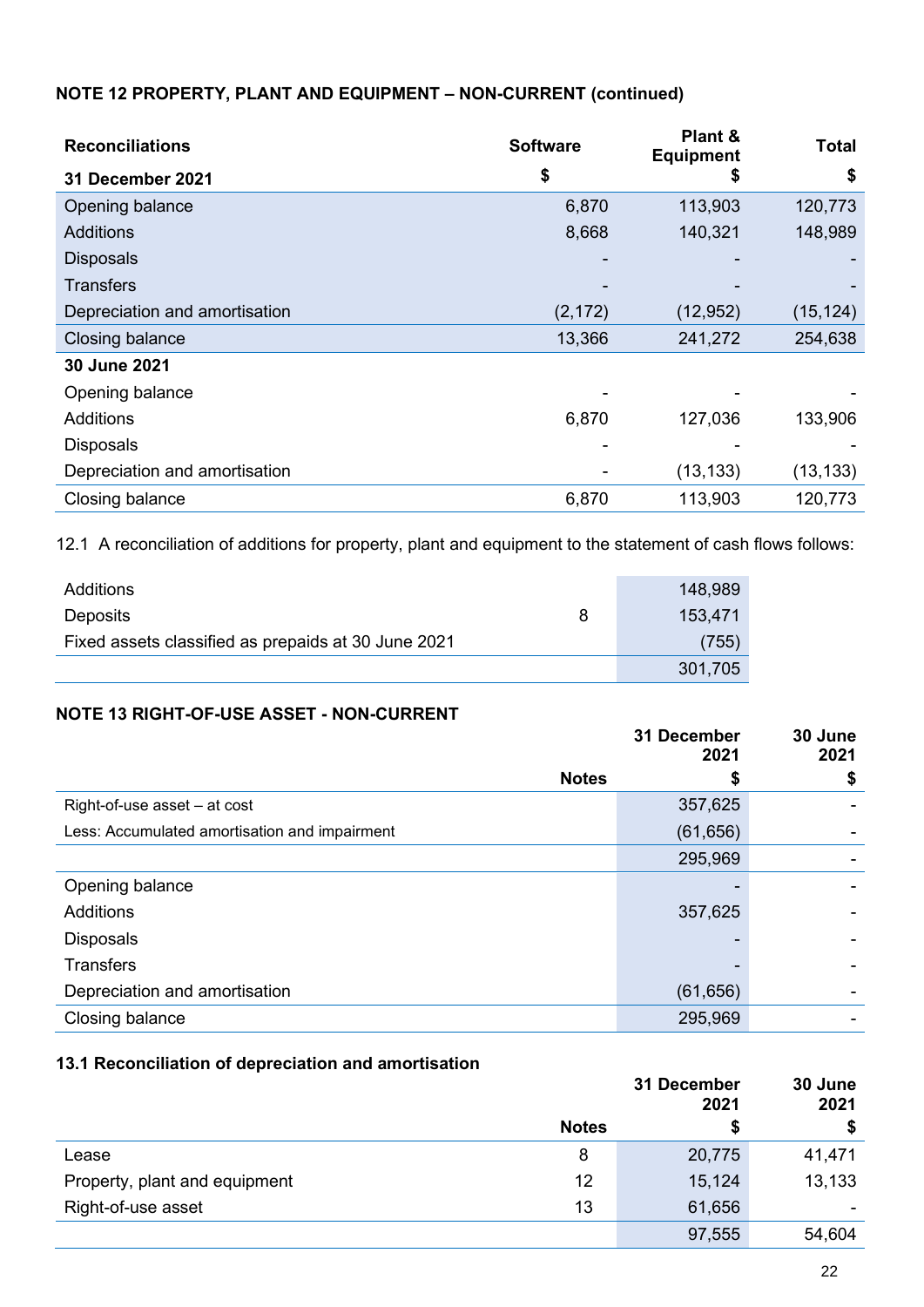#### **NOTE 14 COMMITMENTS**

Li-S Energy has made a commitment to Australian Research Council Research Hub in New, Safe and Reliable Energy Storage and Conversion Technologies for \$750,000 cash and \$250,000 in kind contributions over a period of five years.

Li-S Energy has outstanding commitments to Deakin of \$2,920,402 over the period to December 2023 for the Research Projects entered into under the Research Framework Agreement (see Note 18).

#### **NOTE 15 SHARE CAPITAL**

#### **15.1 Issued capital**

|                                                                       | 31 December<br>2021<br>\$ | 30 June<br>2021 |
|-----------------------------------------------------------------------|---------------------------|-----------------|
| 640,200,230 (30 June 2021: 600,200,230) ordinary shares<br>fully paid | 56,867,644                | 22,994,841      |
| Movement in ordinary share capital                                    |                           |                 |
| Balance at the beginning of the financial period                      | 22,994,841                | 663,366         |
| New shares issued, net of transaction costs                           | 33,872,803                | 22,331,475      |
|                                                                       | 56,867,644                | 22,994,841      |

The shares have no par value. Ordinary shares participate in dividends and the proceeds of winding up in proportion to the number of shares held. Each ordinary share is entitled to one vote at shareholder meetings.

Li-S Energy raised \$34,000,001 via an Initial Public Offering (IPO), issued 40,000,000 shares at \$0.85 per share and listed on the Australian Securities Exchange on 28 September 2021. The transaction costs of the capital raised were \$169,598, less \$42,400 recognised as a deferred tax asset, with net funds received being \$33,872,803.

#### **15.2 Share movements**

|                                                  | 31 December<br>2021  | 30 June<br>2021      |
|--------------------------------------------------|----------------------|----------------------|
|                                                  | <b>No. of Shares</b> | <b>No. of Shares</b> |
| Number of ordinary shares on issue               | 640,200,230          | 600,200,230          |
| Movement in ordinary shares on issue             |                      |                      |
| Balance at the beginning of the financial period | 600,200,230          | 51,020,409           |
| New shares issued                                | 40,000,000           | 44,999,614           |
| Share split (500,000:1 basis)                    |                      | 504,180,207          |
|                                                  | 640,200,230          | 600,200,230          |

#### **NOTE 16 RESERVES**

|                       |      | 31 December<br>2021 | 30 June<br>2021 |
|-----------------------|------|---------------------|-----------------|
| Share rights reserve  | 16.1 | 639,849             | 127,058         |
| Share premium reserve | 16.2 | 1,347,650           | 1,347,650       |
|                       |      | 1,987,499           | 1,474,708       |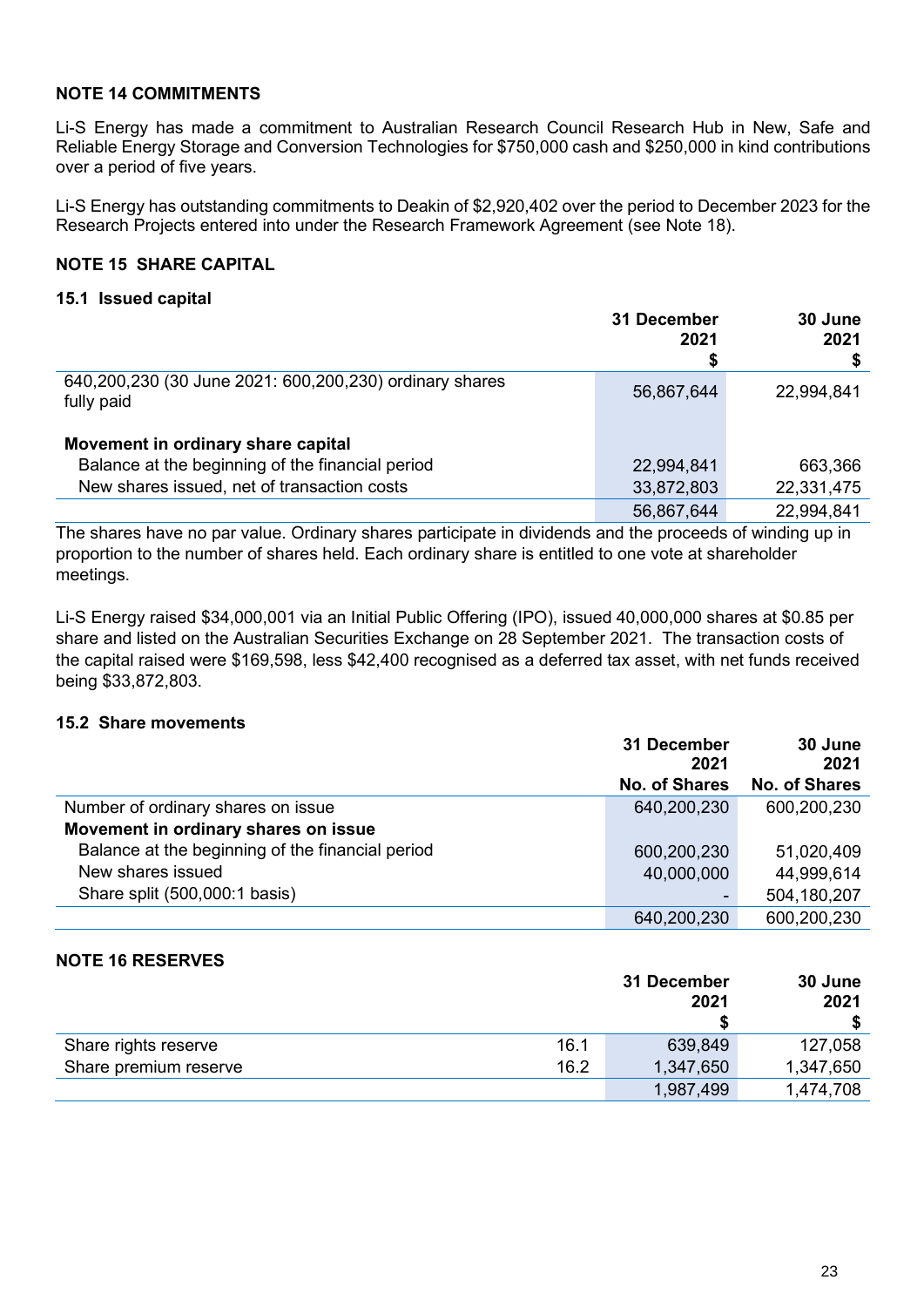#### **NOTE 16 RESERVES (continued)**

#### **Movement in reserves**

#### **16.1 Share rights reserve**

|                                                    |   | 31 December<br>2021 | 30 June<br>2021 |
|----------------------------------------------------|---|---------------------|-----------------|
|                                                    |   |                     |                 |
| Opening balance                                    |   | 127,058             |                 |
| Issue of rights to Non-Executive Directors         | 4 | 493,456             | 110,000         |
| Issue of service rights to Chief Executive Officer | 4 | 19,335              | 17,058          |
| Closing balance                                    |   | 639,849             | 127,058         |

The share options reserve is used to recognise the value of equity settled share-based payments granted as service rights to Non-Executive Directors under the NED Equity Plan and to the Chief Executive Officer under the Executive Rights Plan as part of their remuneration (see Note 4).

#### **16.2 Share premium reserve**

|                 | 31 December<br>2021 | 30 June<br>2021 |
|-----------------|---------------------|-----------------|
| Opening balance | 1,347,650           | 1,347,650       |
| Movement        | -                   |                 |
| Closing balance | 1,347,650           | 1,347,650       |

The share premium reserve is to recognise the difference between the value of the investment in Zeta Energy LLC of \$2,010,916 at the date of the investment and the 1,020,409 shares issued to Zeta Energy LLC at \$0.65 per share at the same time (see Notes 9 and 10).

#### **16.3 Capital Risk Management**

The Company considers its capital to comprise its ordinary share capital, reserves and retained earnings. In managing its capital, the Company's primary objective is to ensure its continued ability to provide a consistent return for its equity shareholders through capital growth and distributions. In order to achieve this objective, the Company seeks to maintain a gearing ratio that balances risks and returns at an acceptable level and to maintain a sufficient funding base to enable the Company to meet its working capital and strategic investment needs. In making decisions to adjust its capital structure to achieve these aims, either through new share issues or incurring debt, the Company considers not only its short-term position but also its long-term operational and strategic objectives.

#### **31 December 2021 31 December 2020 \$ \$** Profit/(loss) after tax (3,293,702) (423,999) No. of Shares No. of Shares Weighted average number of ordinary shares outstanding used in The veighted average number of ordinary shares outstanding used in the 623,243,708 556,124,458<br>calculating basic earnings per share <sup>1</sup> Weighted average number of ordinary shares outstanding used in Exercise average named of ordinary shares outstanding used in  $623,243,708$   $556,124,458$ <br>calculating diluted earnings per share  $1,2$ Basic earnings (loss) per share (cents) (0.53) (0.08) Diluted earnings (loss) per share (cents) (0.53) (0.08)

#### **NOTE 17 EARNINGS (LOSS) PER SHARE**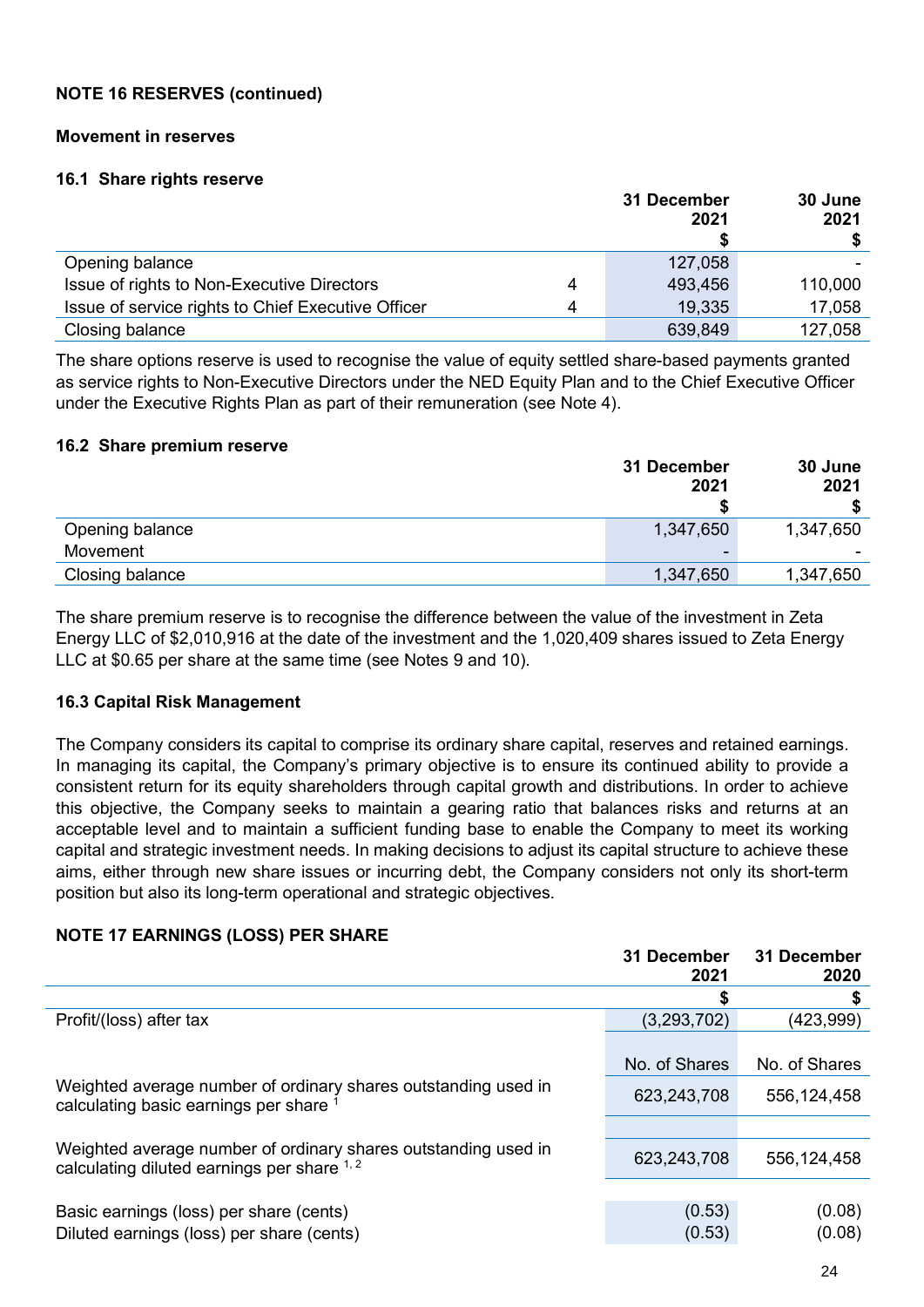#### **NOTE 17 EARNINGS (LOSS) PER SHARE (continued)**

- Note 1 The weighted average number of ordinary shares outstanding used in calculating basic and diluted earnings per share for the current period include the 40,000,000 of shares issued on 16 September 2021 for the capital raise of \$34,000,001. The comparative period has been adjusted for the impact of the share split on the shares issued on 15 July 2020.
- Note 2 The weighted average number of ordinary shares outstanding used in calculating diluted earnings per share for the current period has not been adjusted for 2,160,000 Service Rights granted under the NED Equity Plan and 1,000,000 Service Rights granted under the Executive Rights Plan (Note 4) as they are anti-dilutive.

#### **NOTE 18 RELATED PARTY TRANSACTIONS**

During the six months ended 31 December 2021, Li-S Energy had the following related party agreements and transactions:

#### *BNNT Technology Limited (BNNTTL)*

A supply agreement entered into on 9 July 2021 with BNNTTL to supply BNNTs for development, testing and manufacture of Li-S Energy batteries. There have been no material changes to the terms and conditions of this agreement as disclosed in Note 23 Events Subsequent to the End of the Reporting Period in the 30 June 2021 Annual Report.

Li-S Energy paid \$60,150 (June 2021: nil) to BNNTTL for the purchase of BNNT during the period.

A distribution agreement entered into on 9 July 2021 with BNNTTL pursuant to which Li-S Energy is appointed as a worldwide distributor for BNNT products. There have been no material changes to the terms and conditions of this agreement as disclosed in Note 23 Events Subsequent to the End of the Reporting Period in the 30 June 2021 Annual Report.

There were no distribution payments for BNNT products during the period.

#### *Deakin University (Deakin)*

A Research Framework Agreement with Deakin which governs all Research Projects conducted under the agreement including ownership of existing and new intellectual property and use of and publishing of project intellectual property. There have been no material changes to the terms and conditions of this agreement as disclosed in Note 23 Events Subsequent to the End of the Reporting Period in the 30 June 2021 Annual Report.

The original 2-year lithium sulphur development project agreement was completed during the period.

New Research Projects commenced under the Research Framework Agreement during this period which Deakin is responsible for the costs of its personnel, equipment, workshops/offices/facilities, consumables and staff for technical, IT and OH&S support follow:

#### Construction of multi-layer Lithium Sulphur Pouch Batteries

The purpose of the Research Project was to construct and deliver four and ten layer pouch battery cells utilising Li-Nanomesh for cycle testing, the project was completed during the period.

#### Construction of single and multi-layer Lithium Metal Pouch Batteries

The purpose of the Research Project is to construct and deliver single and multi-layer pouch lithium metal battery cells utilising Li-Nanomesh for cycle testing. The agreement commenced 13 September 2021 and is schedule to complete by 28 February 2022.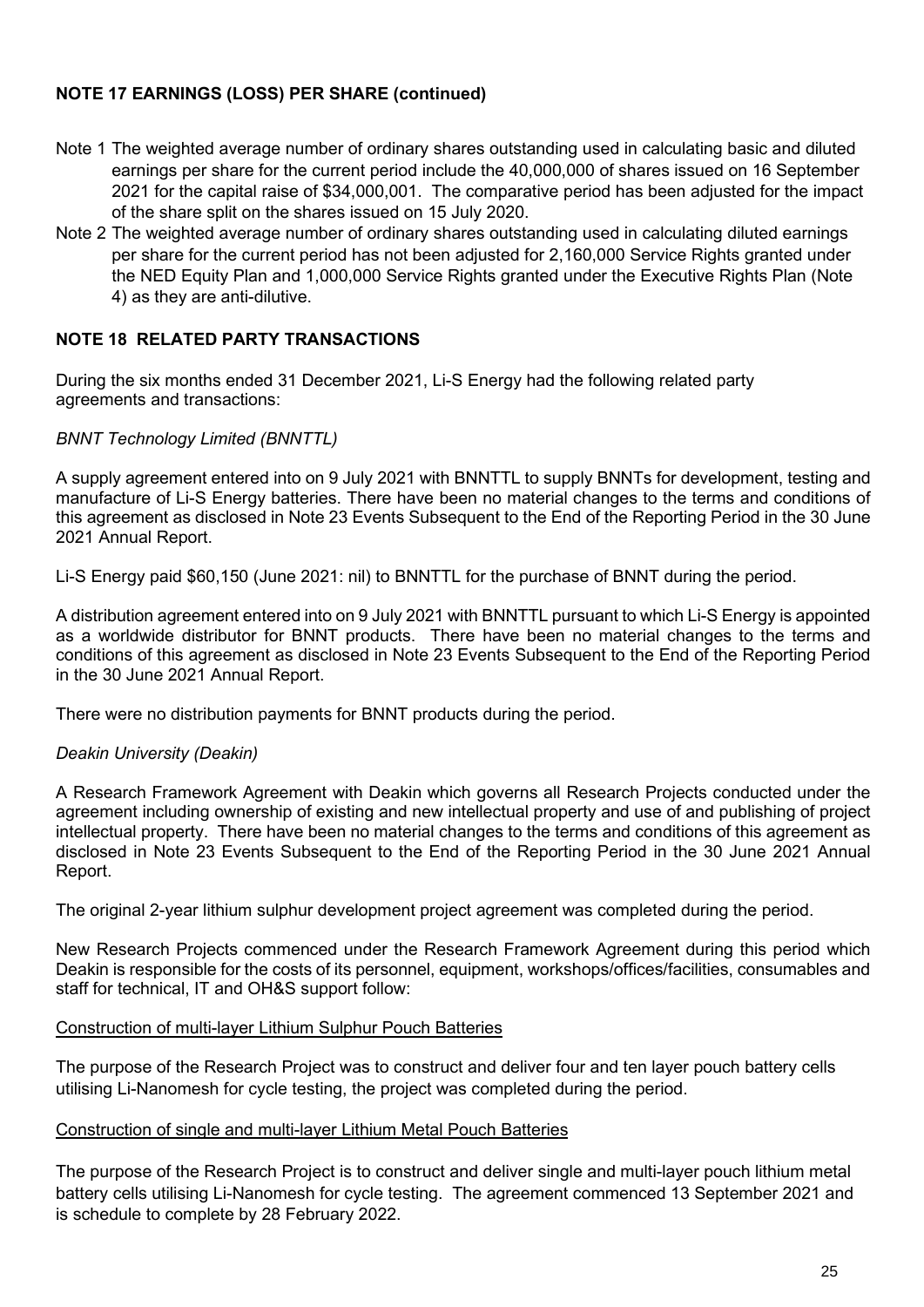#### **NOTE 18 RELATED PARTY TRANSACTIONS (continued)**

#### New testing facility at ManuFutures

The purpose of the Research Project is to scale up the cathode research and development facility to provide information to optimise the configuration and development of the small commercial production facility. The agreement commenced 1 December 2021 and should complete by 1 May 2022.

#### Lithium Sulphur Pouch Battery Optimisation

The purpose of the Research Project is to optimise the construction, materials, processes and composition of the Li-S Energy pouch cells and to produce and optimise multi-layer pouches with up to 40 electrode layers to maximise energy capacity and density. The agreement commenced 1 September 2021 and is scheduled to complete by 1 September 2023.

#### Li-Nanomesh Anode Protection

The purpose of the Research Project is to confirm how the Li-Nanomesh protects the lithium anode from dendrite formation in Li-S batteries, optimise the Li-Nanomesh material and provide the data to support the patent application of Li-Nanomesh. The agreement commenced 1 December 2021 and is scheduled to complete by 1 December 2023.

Li-S Energy paid Deakin University \$683,047 (June 2021: \$563,783) in relation to the Research Projects during the period.

#### Lease Agreements

Leases for two production bays in Deakin's ManuFutures advanced manufacturing hub in Waurn Ponds, Victoria. There have been no material changes to the terms and conditions of the lease agreements as disclosed in Note 23 Events Subsequent to the End of the Reporting Period in the 30 June 2021 Annual Report. Li-S Energy paid Deakin \$75,850 (December 2020: nil) in relation to the leases during the period.

#### *PPK Aust Pty Ltd (PPK Aust)*

A Management Service Agreement entered into on 9 July 2021 with PPK Aust for the supply of administrative support services. There have been no material changes to the terms and conditions of this agreement as disclosed in Note 23 Events Subsequent to the End of the Reporting Period in the 30 June 2021 Annual Report. Li-S Energy paid PPK Aust \$300,000 (December 2020: \$60,000) for the management services provided during the period.

#### **NOTE 19 EVENTS SUBSEQUENT TO THE END OF THE REPORTING PERIOD**

Li-S Energy has signed the following research and development agreement with Deakin, under the Research Framework Agreement:

#### *Solid State Electrolytes and Li-S Cells*

The purpose of the project is to develop a more commercially practical, safe electrolyte to support stable, long term lithium metal cycling, stable sulphur electrochemistry and minimise polysulfide dissolution. The best performing liquid electrolytes will be incorporated into solid state electrolytes to identify optimum composition for long-term Li-S stability and performance in pouch cell configurations. Solid state electrolytes are the Holy Grail of the battery industry and the outcomes of this project should add world beating electrolyte IP to our existing cathode and anode IP.

The agreement commenced 1 February 2022. Total cost to Li-S Energy for this project is \$1,670,785 and Deakin will be responsible for the costs of its personnel, equipment, workshops/offices/facilities, consumables and staff for technical, IT and OH&S support.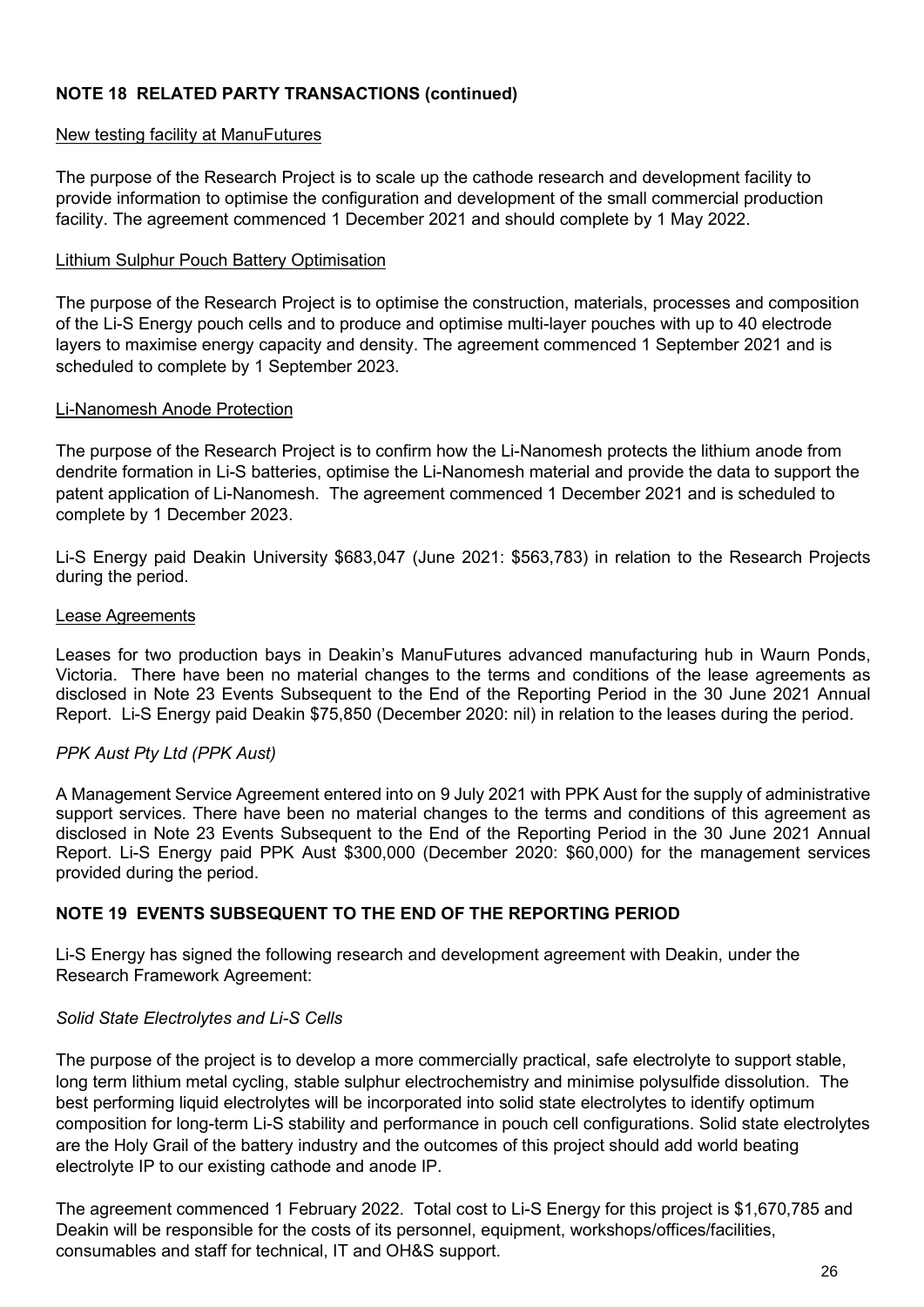#### **NOTE 19 EVENTS SUBSEQUENT TO THE END OF THE REPORTING PERIOD (continued)**

Impact of COVID-19

Events relating to COVID-19 have resulted in significant economic volatility. There is continued uncertainty as to the ongoing and future response of governments and authorities globally, and a further Australian economic downturn is possible. As such, the full impact of COVID-19 to consumer behavior, employees and the Company are not fully known. Given this, the impact of COVID-19 could potentially be materially adverse to the Company's financial and/or operational performance. Further, any government or industry measures may materially adversely affect the Company's operations and are likely beyond the Company's control.

Due to COVID-19, State and Federal Governments have imposed restrictions which have, and may, disrupt the operations of the Company. The Company's main operations are at Deakin University's campus located at Geelong, Victoria. Deakin University, who is contracted to provide the research and development for the Company, may have limitations placed on the number of staff and contractors permitted in the workspace at one time. It is unknown whether stricter restrictions will be imposed and what the impact of these would be on the operations of the Company.

Due to COVID-19, the manufacture of equipment and parts and the supply of raw materials in foreign markets may be restricted or delayed which could impact on the Company's operations.

There have been no other matter or circumstance that has arisen since the end of the financial period which is not otherwise dealt with in this report or in the financial statements that has significantly affected or may significantly affect the operations of the Company, the results of those operations or the state of affairs of the Company in subsequent financial years.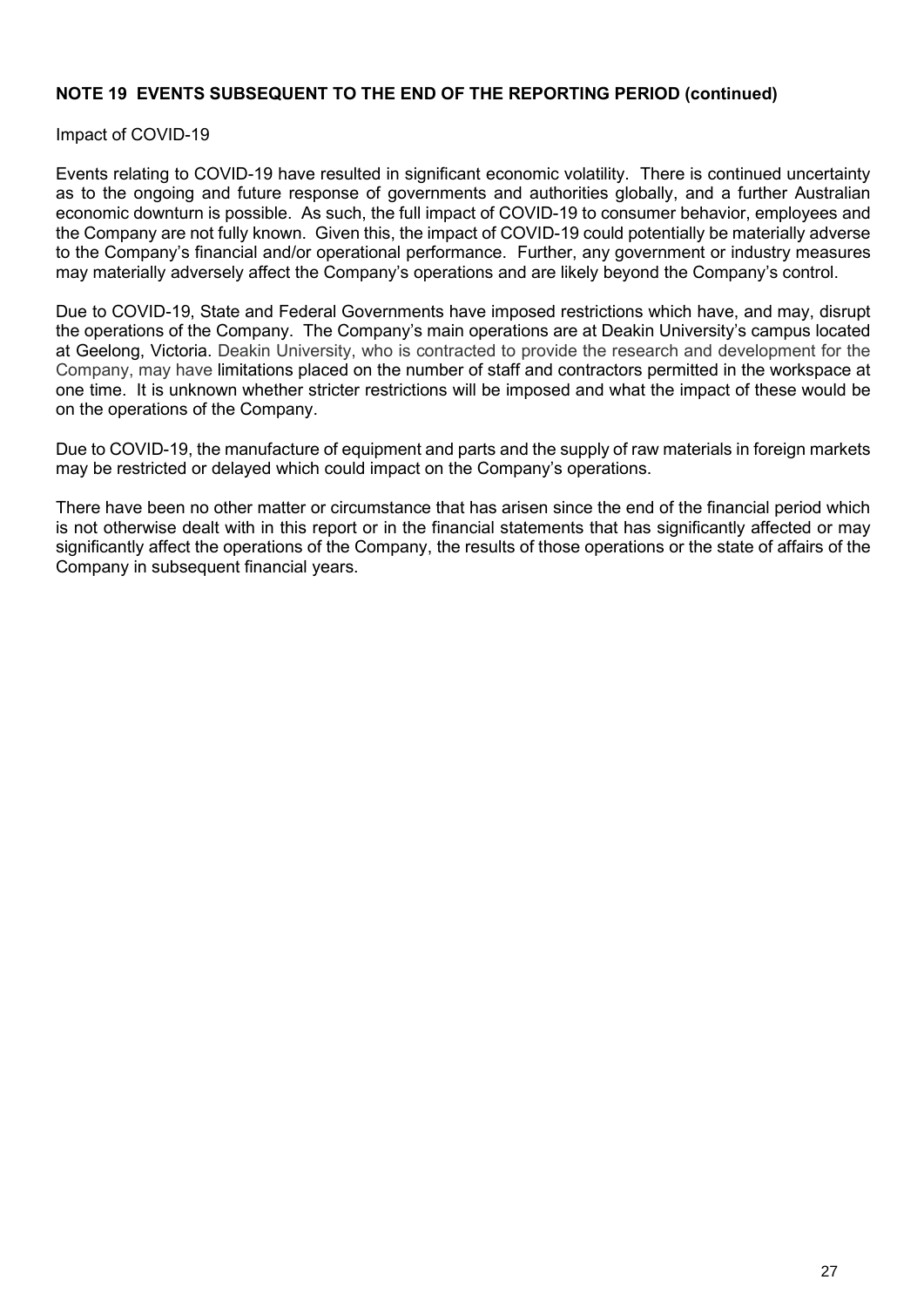# **DIRECTORS' DECLARATION**

The Directors of the company declare that:

- a) The accompanying interim financial statements and notes of Li-S Energy Limited are in accordance with the Corporations Act 2001 and:
	- (i) Comply with Accounting Standard AASB 134 *Interim Financial Reporting* and IAS 34 Interim Financial Reporting issued by the International Accounting Standards Board; and
	- (ii) give a true and fair view of the Company's financial position as at 31 December 2021 and of its performance for the six months ended on that date.
- b) There are reasonable grounds to believe that Li-S Energy Limited will be able to pay its debts as and when they become due and payable.

This declaration is made in accordance with a resolution of the Board of Directors and is signed for and on behalf of the Directors by:

Brisbane, 16 February 2022

**BEN SPINCER ROBIN LEVISON Chairman Non-Executive Director**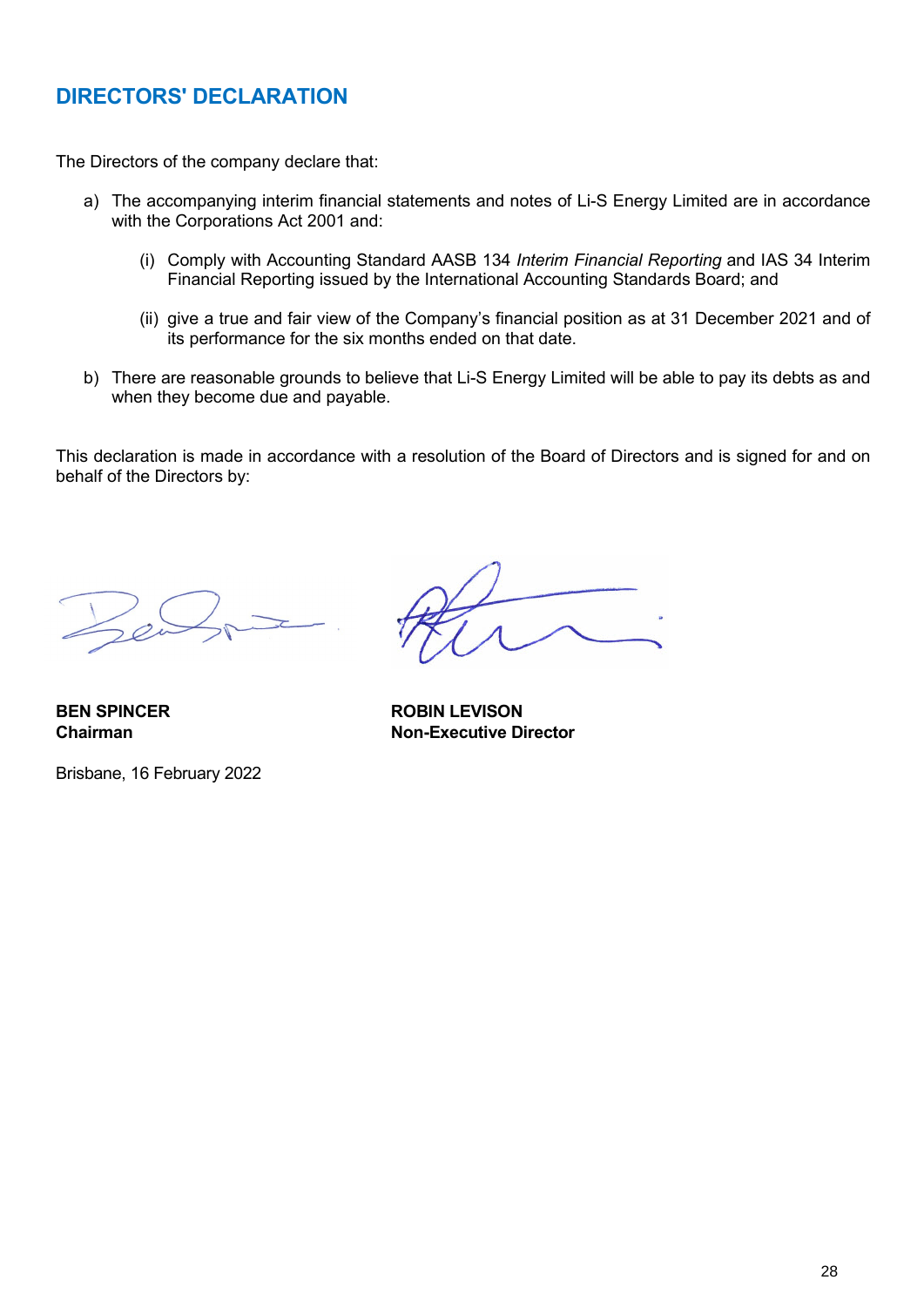

Ernst & Young 111 Eagle Street Brisbane QLD 4000 Australia GPO Box 7878 Brisbane QLD 4001

Tel: +61 7 3011 3333 Fax: +61 7 3011 3100 ey.com/au

#### **Independent auditor's review report to the members of Li-S Energy Limited**

#### **Conclusion**

We have reviewed the accompanying half-year financial report of Li-S Energy Limited (the Company), which comprises the statement of financial position as at 31 December 2021, the statement of profit or loss and other comprehensive income, statement of financial position and statement of cash flows for the half-year ended on that date, notes comprising a summary of significant accounting policies and other explanatory information, and the directors' declaration.

Based on our review, which is not an audit, we have not become aware of any matter that makes us believe that the half-year financial report of the Company does not comply with the *Corporations Act 2001*, including:

- a. Giving a true and fair view of the Company's financial position as at 31 December 2021 and of its financial performance for the half-year ended on that date; and
- b. Complying with Accounting Standard AASB 134 *Interim Financial Reporting* and the *Corporations Regulations 2001*.

#### **Basis for conclusion**

We conducted our review in accordance with ASRE 2410 *Review of a Financial Report Performed by the Independent Auditor of the Entity* (ASRE 2410). Our responsibilities are further described in the *Auditor's responsibilities for the review of the half-year financial report* section of our report. We are independent of the Company in accordance with the auditor independence requirements of the *Corporations Act 2001* and the ethical requirements of the Accounting Professional and Ethical Standards Board's APES 110 *Code of Ethics for Professional Accountants* (*including Independence Standards)* (the Code) that are relevant to our audit of the annual financial report in Australia. We have also fulfilled our other ethical responsibilities in accordance with the Code.

#### **Directors' responsibilities for the half-year financial report**

The directors of the Company are responsible for the preparation of the half-year financial report that gives a true and fair view in accordance with Australian Accounting Standards and the *Corporations Act 2001* and for such internal control as the directors determine is necessary to enable the preparation of the half-year financial report that gives a true and fair view and is free from material misstatement, whether due to fraud or error.

#### **Auditor's responsibilities for the review of the half-year financial report**

Our responsibility is to express a conclusion on the half-year financial report based on our review. ASRE 2410 requires us to conclude whether we have become aware of any matter that makes us believe that the half-year financial report is not in accordance with the *Corporations Act 2001* including giving a true and fair view of the Company's financial position as at 31 December 2021 and its performance for the half-year ended on that date, and complying with Accounting Standard AASB 134 *Interim Financial Reporting* and the *Corporations Regulations 2001*.